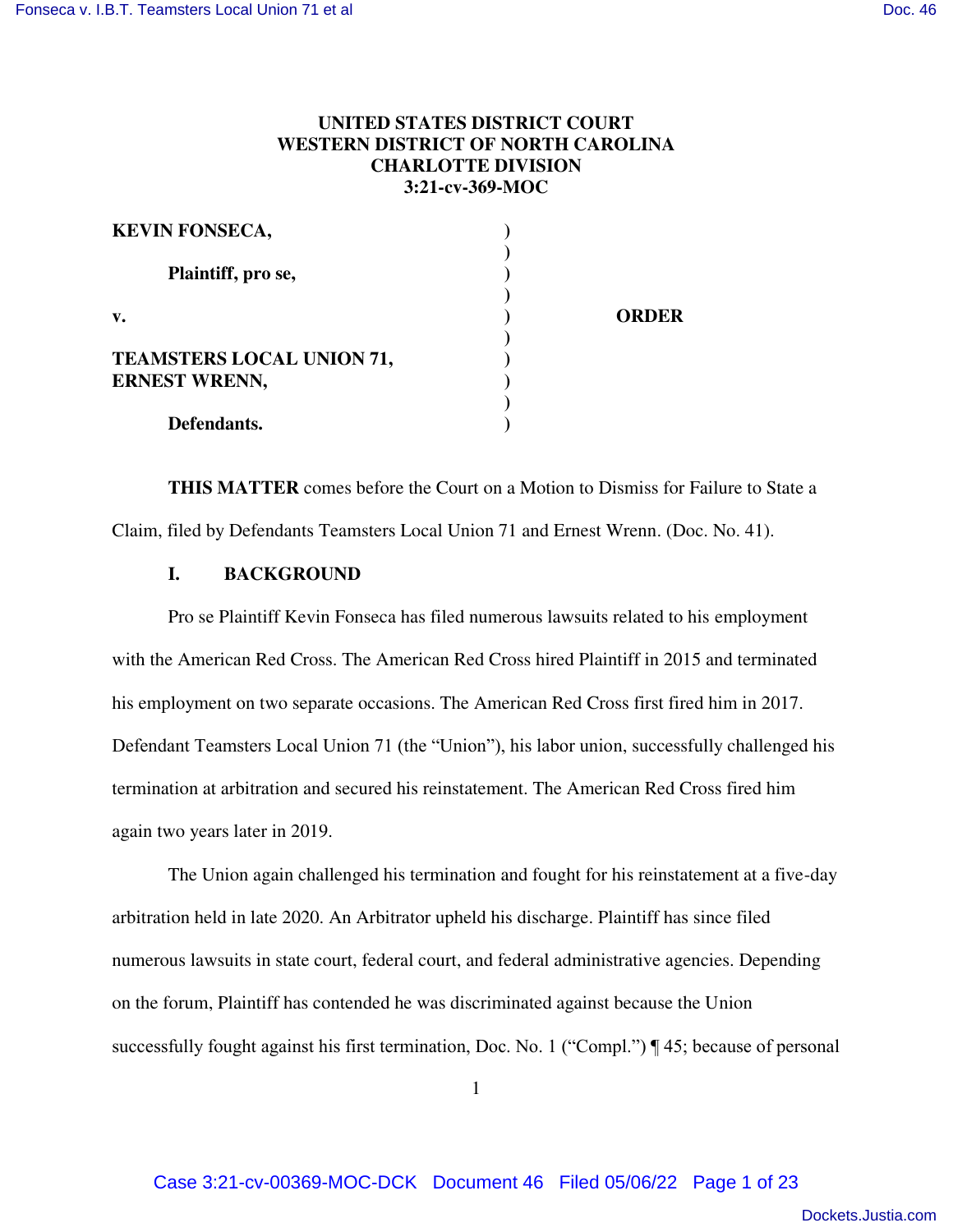animosity, Compl. ¶ 44; because he threatened to sue the Union, Compl. ¶ 45; because of his race, Fonseca v. Am. Nat'l Red Cross, Case No. 3:20-cv-620-RJC-DSC; because of his age, id.; and because he complained about sexual harassment.

On July 26, 2021, Plaintiff, acting pro se, filed the Complaint in this case, alleging that Defendant violated its duty of fair representation under 29 U.S.C. § 185. That same day, Plaintiff filed a nearly identical pro se Complaint against Defendant in the North Carolina Superior Court of Mecklenburg County. On August 26, 2021, Defendants removed that state court action on the basis of federal question jurisdiction. On November 4, 2021, in separate litigation, Magistrate Judge David S. Cayer recommended that the court issue a pre-filing injunction against Plaintiff as a vexatious litigant. See Fonseca v. American Nat'l Red Cross, 3:21-cv-452, Doc. No. 8 (W.D.N.C. Nov. 3, 2021).

On November 5, 2021, Defendant filed a motion to consolidate this case with Case No. 3:21-cv-450, which was granted on December 7, 2021. (Doc. Nos. 17, 26). On December 20, 2021, Defendant filed a motion for judgment on the pleadings. (Doc. No. 29). In his response, Plaintiff requested leave to amend his complaint. (Doc. No. 33 at 13).

On January 26, 2022, this Court issued an order granting Plaintiff thirty days to amend his Complaint. (Doc. No. 36). Plaintiff filed an Amended Complaint thirty-four days later, on March 1, 2022.<sup>1</sup> (Doc. No. 38). Defendants filed the pending motion to dismiss the Amended Complaint on March 25, 2022, Plaintiff filed a response on April 13, 2022, and Defendants filed a Reply on April 20, 2022. (Doc. Nos. 41, 44, 45).

### **A. Plaintiff's Termination and Arbitration**

 $\overline{a}$ 

<sup>&</sup>lt;sup>1</sup> Defendants contend that the Amended Complaint should be dismissed as untimely. The Court declines to dismiss the Amended Complaint based on the fact that Plaintiff filed it four days late.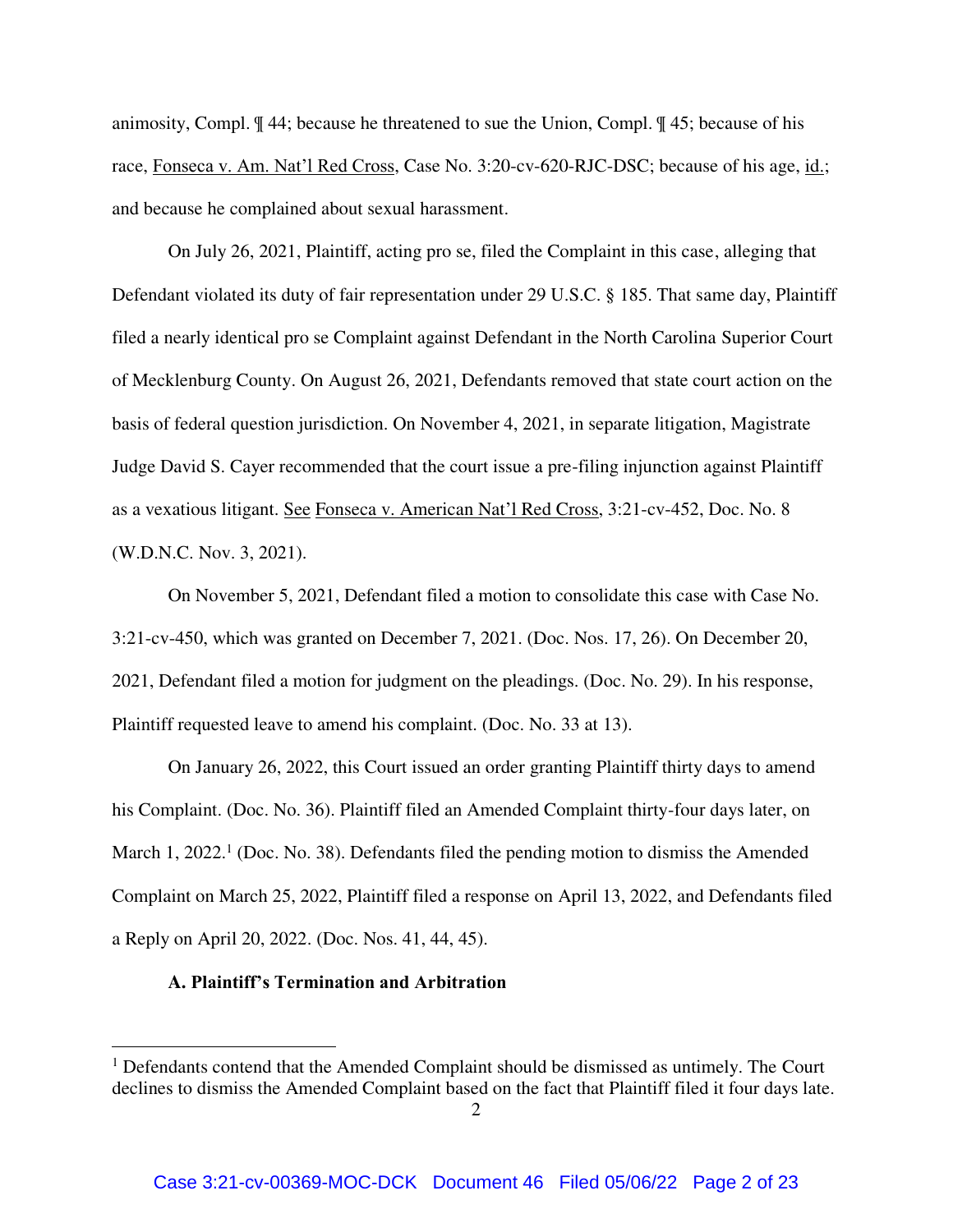Plaintiff worked for the American Red Cross from August 2015 to November 4, 2019.

(Am. Compl. ¶¶ 8–10). He was a member of the collective bargaining unit represented by

Defendant International Brother of Teamsters, Local 71 (the "Union"). (Am. Compl. ¶¶ 3, 11).

Under the terms of the collective bargaining agreement ("CBA"), bargaining unit members may

only be terminated for "just cause." (Mot. to Dismiss, Ex. 1 ("CBA") at 42– 43).

The CBA includes a grievance procedure and provides that any alleged violation of its

terms will be resolved through private arbitration. (Id. at 53–54; Am. Compl.  $\parallel$  25 fn. 1). At the

time of his termination, Plaintiff had the following disciplinary history:

• After being hired in August 2015, Plaintiff had been terminated by the Red Cross once before, in September 2017, for "insubordination, failure to properly log hours, and leaving behind essential equipment." (Award p. 6). The Union grieved his discharge and secured his reinstatement pursuant to a 2018 arbitration award. (Id. p. 6). • In November 2018, shortly after his reinstatement, Plaintiff was counseled for accruing twenty-five points on his driving record. (Id. p. 7).

• On February 25, 2019, Plaintiff was issued a verbal warning for not properly maintaining requirement Department of Transportation driver logs. (Id.).

• On February 26, 2019, Plaintiff received a written warning for making threatening statements to a co-worker. (Id.).

• In March 2019, Plaintiff received a written warning for failing to bring equipment to a blood drive, causing it to start late. (Id.).

• In June 2019, Plaintiff received a final warning for insubordination after refusing to meet with a supervisor. (Id.). The Union grieved this final written warning; the grievance was denied and not pursued to arbitration. (Id. p. 7 n. 6).

• In July 2019, Plaintiff received a second final warning and three-day suspension for accessing the Employer's e-mail system in an unauthorized manner. (Id. p. 7). The Union grieved the second final warning and pursued to the Piedmont Grievance Committee, where it was unanimously denied.  $(\underline{Id}, p. 7 n.7)$ . This was as far as the Union could have pursued this disciplinary action, as it can only appeal decisions of the Piedmont Grievance Committee when the Committee deadlocks. See (CBA p. 9).

The alleged pre-termination misconduct identified in Plaintiff's Amended Complaint

closely track the allegations in Plaintiff's original Complaint. Plaintiff again alleges that

Defendant failed to process "past grievances with the Employer" through the CBA's grievance

process "on three separate accounts." (Am. Compl. ¶¶ 24, 28, 48). Plaintiff adds allegations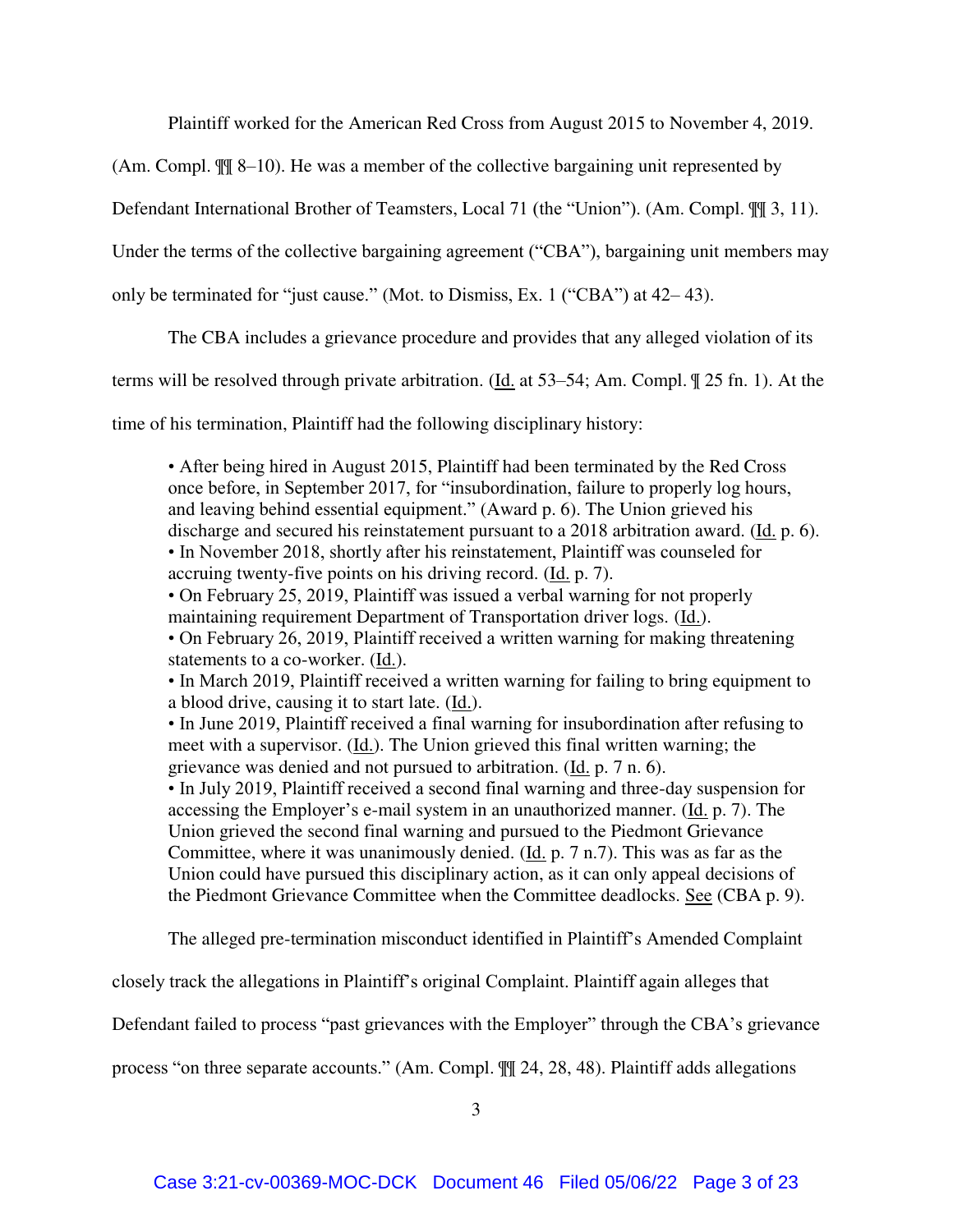contending that "it is required by the CBA grievances process that Plaintiff must have the minimal of a Step 1 and a Step 2 on grievances." (Am. Compl. ¶ 47). Plaintiff also quotes the CBA's grievance process, which affords the Union discretion in the processing of grievances. See, e.g., (Am. Compl. ¶ 25 fn. 1 (quoting CBA p. 53–54 (providing grievances "may be appealed by the Union")). Plaintiff also adds the allegation that Defendant "if the Defendant would have addressed the grievances, they would have found that they are frivolous and unwarranted and would have been dismiss[ed]." (Am. Compl. ¶¶ 30, 49).

Plaintiff again references three e-mails attached to his original Complaint, Am. Compl. ¶ 24, which are dated February 28, 2019; June 25, 2019, and July 8, 2019. (Mot. to Dismiss, Ex. 2). In the February 28, 2019, and July 8, 2019 e-mails, Ernest Wrenn, the Union's business agent, informed the Red Cross that it would not continue advancing grievances over certain disciplinary actions, but would instead consider them "protested" in the event future disciplinary actions were taken. In the June 25, 2019 e-mail, the Union urged the Red Cross to rescind a final written warning issued to Plaintiff. Plaintiff again contends that Defendant Wrenn engaged in some form of misconduct when he sent two e-mails stating that the Union would consider two pre-termination disciplinary actions "under protest." (Am. Compl. ¶ 54). Plaintiff adds an allegation stating that e-mails stating that the warnings at issue would be considered "as 'Protested'" were "false and misleading" and that "[t]his statement is not part of the grievance procedures and is violation of CBA." (Id. fn. 3).

Plaintiff alleges that Defendants acted "in bad faith reassuring the Plaintiff that the previous BA emails concerning the grievances will be addressed." (Am. Compl. ¶ 59). Plaintiff adds an allegation that "Defendant's attorney James F. Wallington gave reassurance that grievances will be heard before or during the arbitration hearing." (Am. Compl. ¶ 61).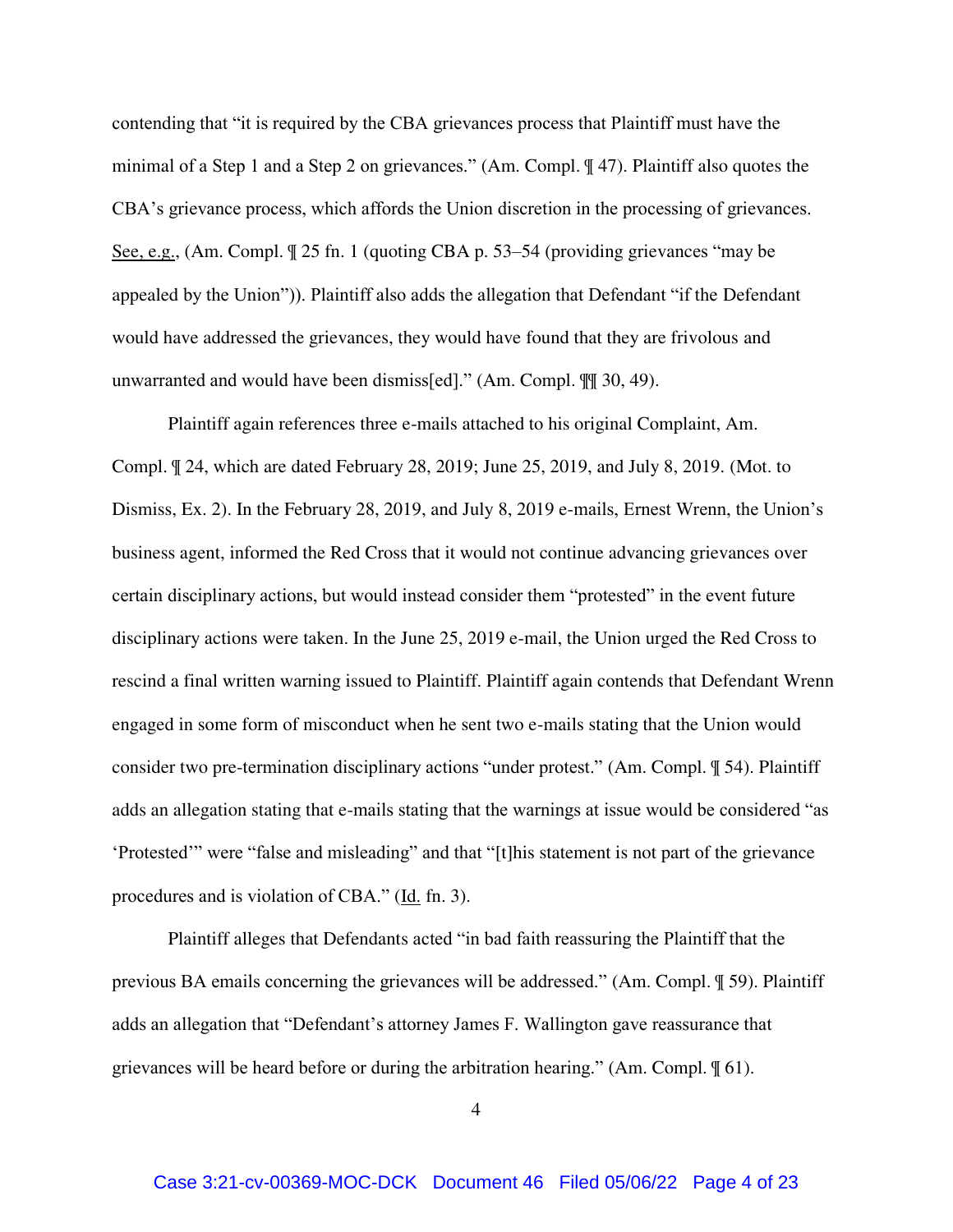Finally, Plaintiff alleges that Defendants had an "openly hostile attitude toward Plaintiff" and "condoned the management's retaliatory response" to Plaintiff's complaints, id.  $\P$ 64, and "process[ed] grievances based on the potential Plaintiff's disloyalty to the Union or personal animosity because Plaintiff has threatened Union with a lawsuit," id.  $\parallel$  67. Plaintiff adds allegations regarding January 2019 charges filed by Defendant Wrenn with the Union's executive board, and further alleges that Defendant Wrenn "was complicit with ARC during a Piedmont Grievance Committee hearing on October 23, 2019, in agreeing with ARC on a false statement." See (Am. Compl. ¶¶ 65, 66, 68).

On October 13, 2019, Plaintiff arrived late at a blood drive without necessary equipment. See (Mot. to Dismiss Ex. 3 ("Award"), pp. 7–12). This frustrated the sponsor of the blood drive, which had been an important source of African-American donors. (Id. pp. 8–9). As a result of Plaintiff being late and forgetting to bring necessary equipment, the Red Cross lost several donors. (Id. p. 9). The blood drive's sponsor did not host a drive the following year. (Id. p. 12).

As a result, the Red Cross terminated Plaintiff's employment on November 4, 2019. (Am. Compl. ¶ 10). Plaintiff grieved the termination, and the Union pursued Plaintiff's grievance through arbitration. (Am. Compl.  $\sqrt{ }$  31; Award).<sup>2</sup> The parties held a five-day remote arbitration on August 12, August 31, September 1, September 16, and September 30, 2020. (Am. Compl. ¶ 31; Award p. 1). Plaintiff participated in the hearing and provided his own testimony. (Am. Compl. ¶ 31; Award pp. 17–24). Plaintiff alleges that Defendant "refuse[d] to call and subpoena

 $\overline{a}$ 

 $2$  On December 18, 2019, the Plaintiff filed a charge with the NLRB, contending that the Red Cross violated the National Labor Relations Act by terminating him in retaliation for protected activity. See (Mot. to Dismiss Ex. 4, NLRB Charge No. 10-CB-251715; Award pp. 11–12). The NLRB subsequently deferred these allegations for resolution by the arbitrator resolving the CBA grievance. See (Mot. to Dismiss, Exs. 5, 6; Award pp. 11–12).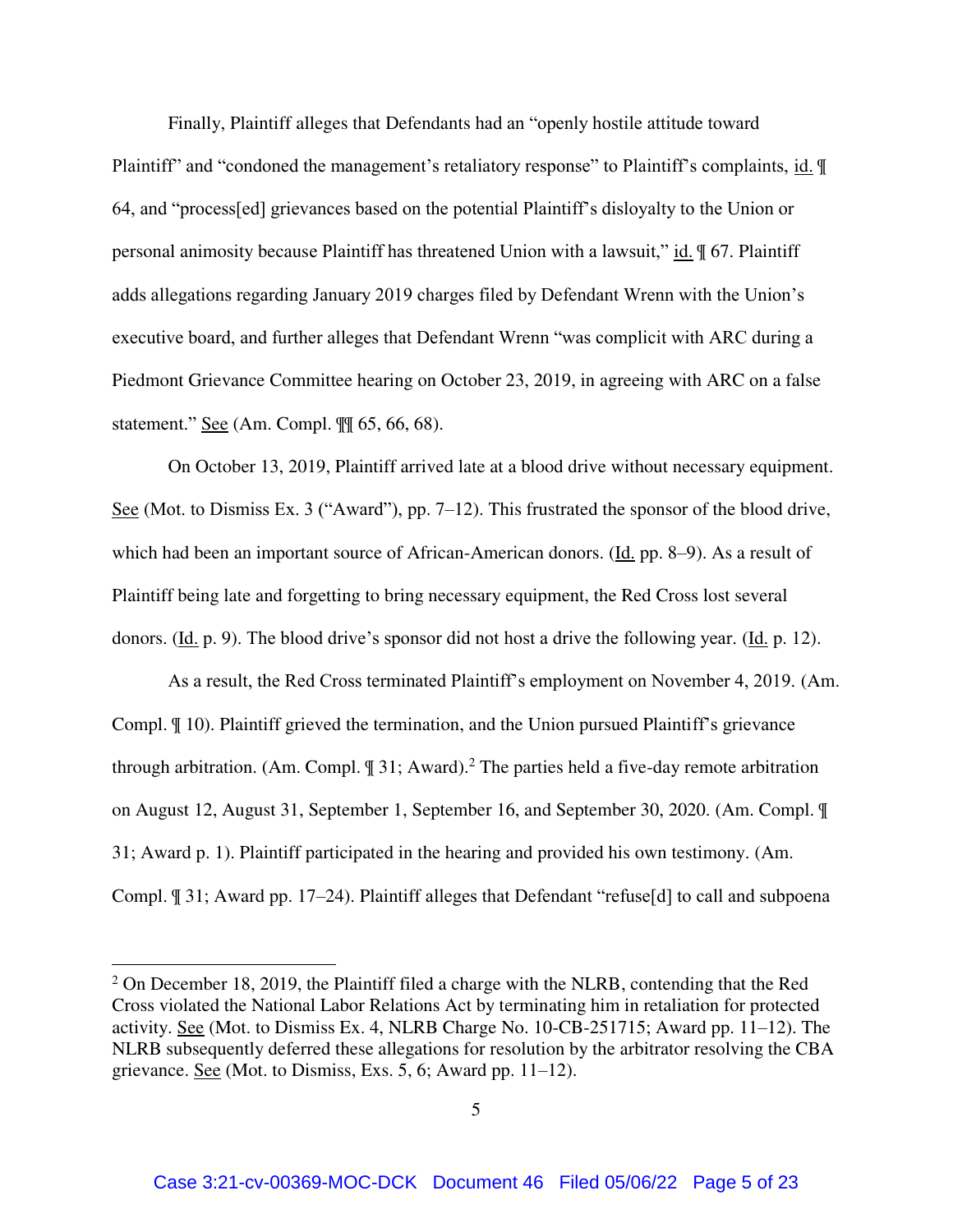witnesses after requesting a witness list from Plaintiff." (Am. Compl. ¶ 73).

Although the Red Cross initially objected to much of his testimony, Plaintiff was permitted to testify, not just regarding the misconduct that led to his termination, but also "about each of his prior disciplines even if they had not been challenged or processed through the grievance and arbitration procedure." (Award p. 17 n.12; see also id., pp. 17–24). In addition to his testimony, Plaintiff separately "submitted a post-hearing brief, reply brief, and exhibits" to the Arbitrator. (Award p. 24 fn. 14).

The Union and the Red Cross submitted post-hearing briefs on December 23, 2020. (Id. at p. 1). The Union argued, inter alia, that Plaintiff should be reinstated to his position because the Red Cross failed to follow mandatory procedures set out in the CBA, had not shown just cause for Plaintiff's termination, and treated Plaintiff differently than other similarly situated employees. (Award pp. 15–17).

Arbitrator Joan Parker issued a decision upholding Plaintiff's termination on January 23, 2021. (Am. Compl. ¶ 34). Arbitrator Parker rejected the Union and Plaintiff's arguments that the Red Cross failed to establish just cause for Plaintiff's termination. Arbitrator Parker recognized that Plaintiff was "well aware of the consequences of leaving behind equipment," and that he had been disciplined with respect to missing equipment at least twice before October 2019 – once in September 2017, and once in March 2019. (Award pp. 27–28). Arbitrator Parker then concluded that the Red Cross conducted a fair investigation of the misconduct, found that it followed proper disciplinary procedures, rejected various arguments that attempted to mitigate the severity of Plaintiff's misconduct, and rejected the argument that Plaintiff was terminated as a result of discrimination or disparate treatment. (Award pp. 24–34).

Arbitrator Parker considered the additional arguments and evidence submitted by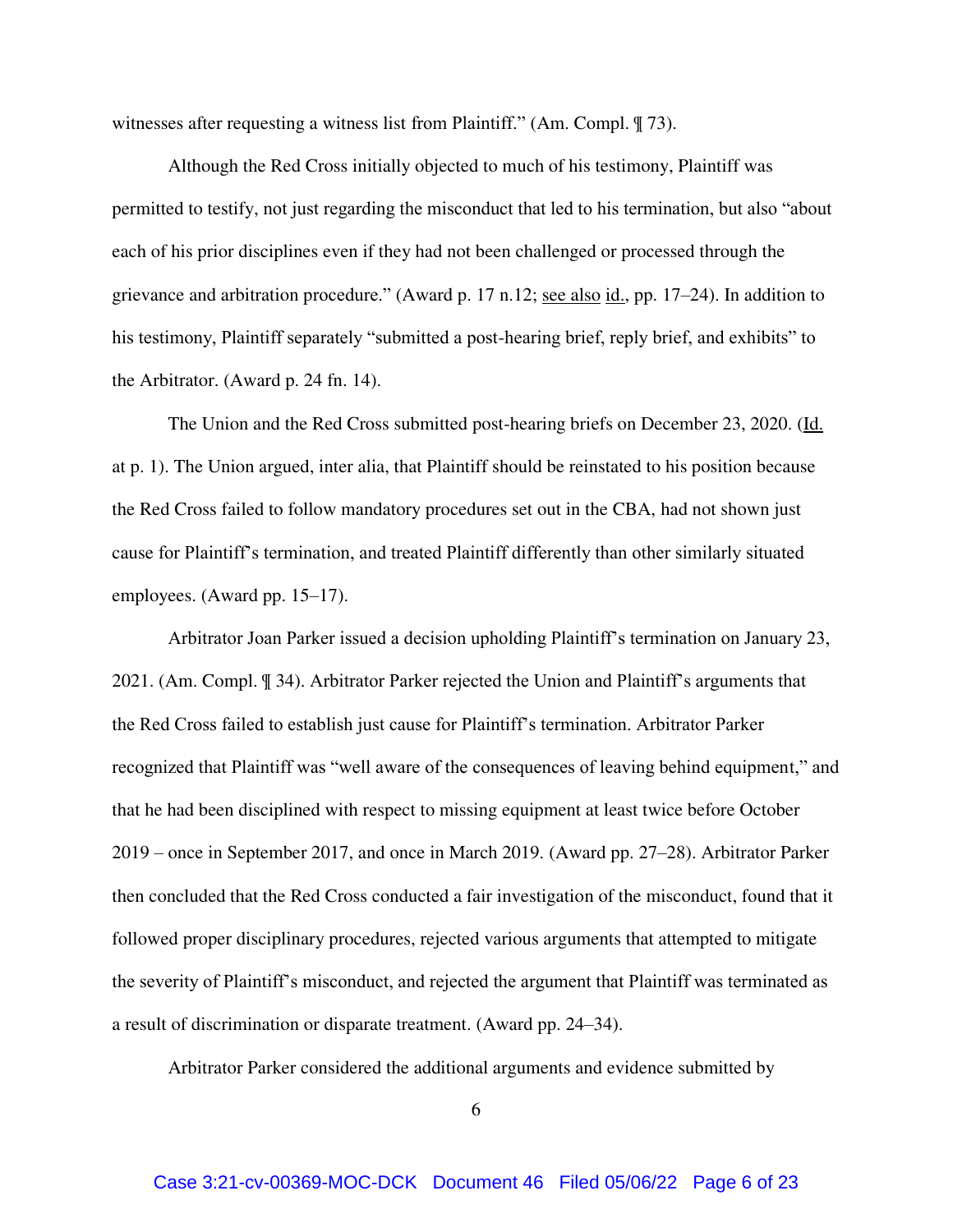Plaintiff in his own post-hearing briefs. (Id. at 24 fn. 14). The Arbitrator "reviewed Grievant's briefs and . . . determined that the arguments presented there would not change her findings or conclusions." (Id.). Plaintiff's Amended Complaint includes additional allegations regarding purported deficiencies in the Union's presentation of his case to the Arbitrator. Many of these issues were addressed in the Arbitrator's award.

Plaintiff now contends the Union "failed to inform the Arbitrator" that "the Disciplinary Action was time barred[,]" that Plaintiff "did not receive an official termination letter," and that "the Disciplinary Action letter was a draft and not an official document." (Am. Compl. ¶¶ 13– 15). In her award, Arbitrator Parker recognized that Plaintiff himself testified that his notice of discipline "was untimely," that he "did not receive a formal termination letter," and that "the corrective action document . . . was a draft." (Award 22–23). Arbitrator Parker also recognized that the Union urged that Plaintiff "did not receive sufficient or timely notice of discipline." (Award p. 24). Arbitrator Parker rejected that argument after an extended discussion of the relevant evidence. (See id. pp. 24–27).

Plaintiff's Amended Complaint adds allegations contending that the Union failed to call several witnesses. First, Plaintiff again alleges the Defendants failed to call Defendant Wrenn, who allegedly would have testified that ARC "agreed to address grievances at the next disciplinary action." (Am. Compl. ¶¶ 16, 33). Plaintiff's Complaint does not include any allegations regarding why the Union failed to call Defendant Wrenn.

Second, Plaintiff alleges that Defendant failed to call an investigator who "would have confirm that termination was not in proper only counseling for leaving equipment and that after discussion with Collection Manager, they both agreed this is the best course of action." (Am. Compl. ¶ 73 fn. 5). Plaintiff's Amended Complaint does not include any allegations regarding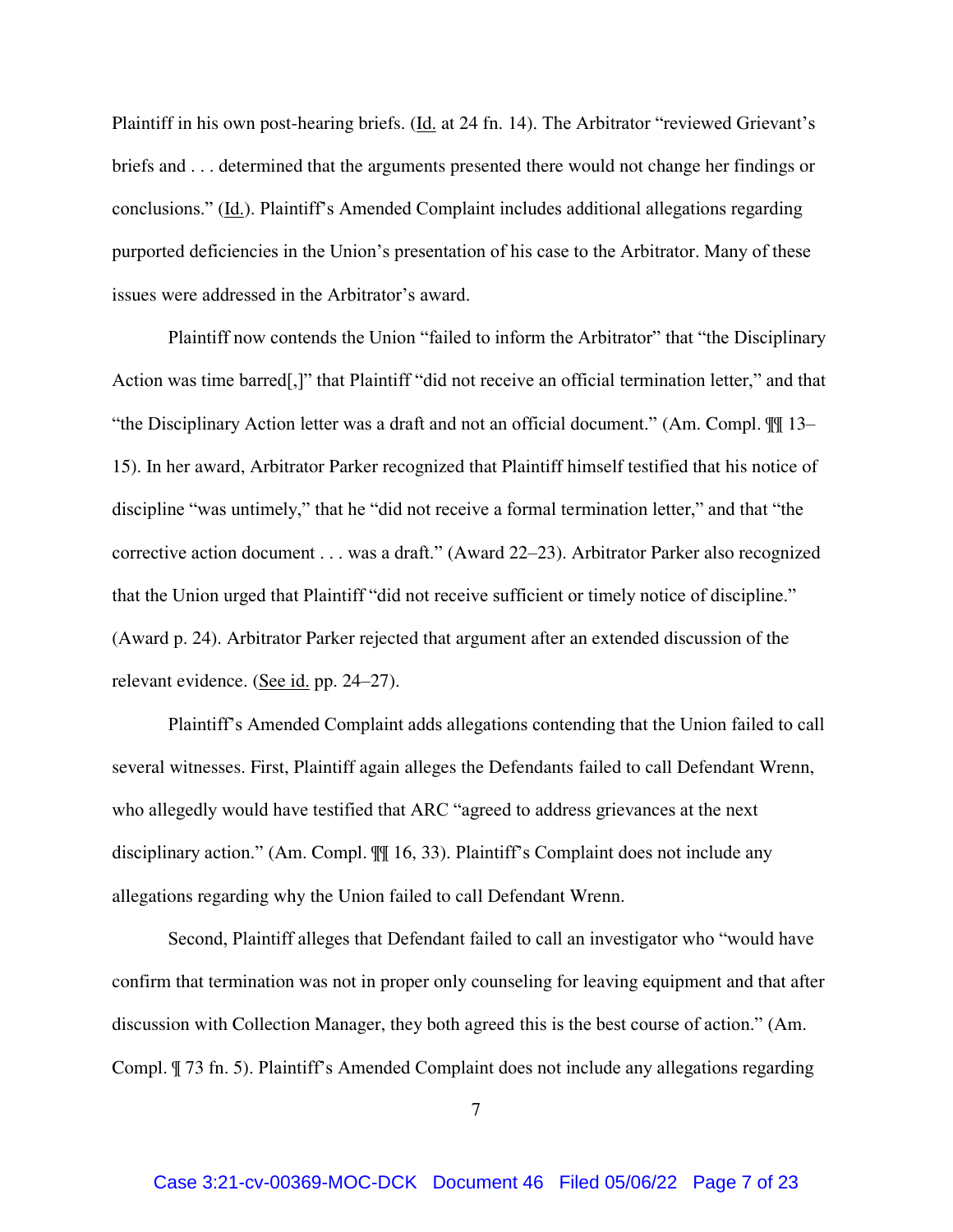why the Union failed to call the unnamed investigator. In her arbitration award, Arbitrator Parker recognized that one of ARC's investigators had "recommended counseling for Grievant," Award p. 9, and recognized that Plaintiff had testified about that recommendation, Award p. 21, but ultimately rejected "[t]he Union's argument that the Employer was somehow bound by [the] recommendation[.]" (Id. p. 14).

Third, Plaintiff alleges that Defendants failed to call "another employee" who "would have confirmed that they did not receive discipline for leaving equipment behind resulting in 90 plus minutes delay of the blood drive[.]" (Am. Compl. ¶ 73 fn. 5). Plaintiff's Amended Complaint does not include any allegations regarding why the Union failed to call the unnamed coworker. In her arbitration award, Arbitrator Parker recognized that "the Union assert[ed] that all other bargaining unit employees who were involved in late starts or missing equipment . . . received verbal or written warnings" but nevertheless upheld Plaintiff's discharge because those workers had different disciplinary histories. (Award, pp. 30–31).

Finally, Plaintiff alleges that the "sponsor of the blood drive would have confirm that Plaintiff was not at fault for loss of donors." (Am. Compl. ¶ 73 fn. 5). Plaintiff's Amended Complaint does not include any allegations regarding why the Union failed to call the sponsor. In her award, Arbitrator found that the sponsor, Yellow Tea, chose not to host another drive with ARC in April 2020 – several months after the decision was made to terminate Plaintiff. Arbitrator Parker did not determine why Yellow Tea chose not to host another drive, and did not base her decision on any role that Plaintiff's misconduct played in that decision.

On January 27, 2021, Plaintiff filed a charge with the NLRB contending that the Union breached its duty of fair representation. See (Mot. to Dismiss Ex. 7). Plaintiff alleged that the Union breached its duty regarding how it resolved certain grievances before Plaintiff was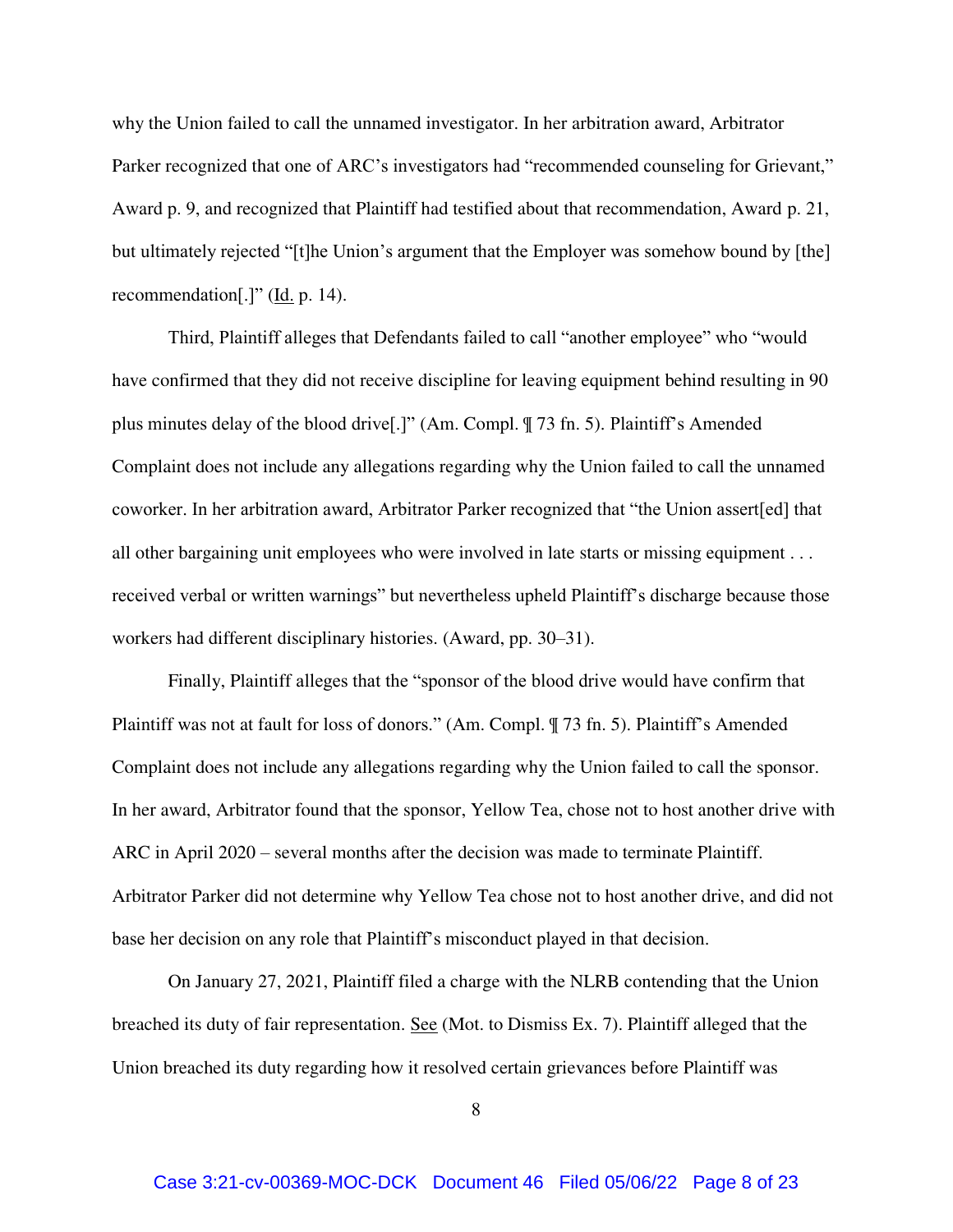terminated, and because it refused to call every witness at the arbitration that Plaintiff wanted to call. (See id.). Region 10 of the Board dismissed Plaintiff's charge on April 8, 2021. See (Mot. to Dismiss Ex. 8). Plaintiff appealed that dismissal to the NLRB General Counsel's office.

On August 18, 2021, the General Counsel's office denied the appeal. See (Mot. to Dismiss Ex. 9). It noted that a union has "broad discretionary power to settle or drop grievances for many reasons" and "is not expected to do everything possible or perfectly as long as it uses reasonable judgment in good faith." (Id.). It recognized that the Union processed Plaintiff's grievance "all the way through arbitration" and allowed Plaintiff "to testify on [his] own behalf and cross-examin[e] employer witnesses." (Id.). To the extent Plaintiff alleged the Union "did not allow you to call every witness [Plaintiff] wanted, the evidence established that these tactical decisions were based on reasonable judgment and good faith that these decisions would present your case in the best possible light." (Id.).

To the extent Plaintiff complained of the Union not presenting prior grievances at arbitration, "the arbitration was centered on your current discharge" and the Arbitrator nevertheless allowed Plaintiff "to present a brief narrative about your previous grievances." (Id.). The General Counsel's office recognized that although Plaintiff was "obviously dissatisfied with how the Union handled your grievance at arbitration, there is insufficient evidence to establish that the Union's representation went beyond its broad discretion or constituted an unlawful breach of its duty of fair representation" and therefore refused to issue complaint. (Id.).

In addition to his unsuccessful NLRB charge against the Union, Plaintiff also sued the Red Cross, seven individuals, and twenty-five "John Doe" defendants contending, inter alia, that his November 2019 termination was without just cause and was retaliatory. See Fonseca v. Red Cross, 3:21-cv-00452-FJC-DSC (Doc. No. 1-1). On November 4, 2021, Magistrate Judge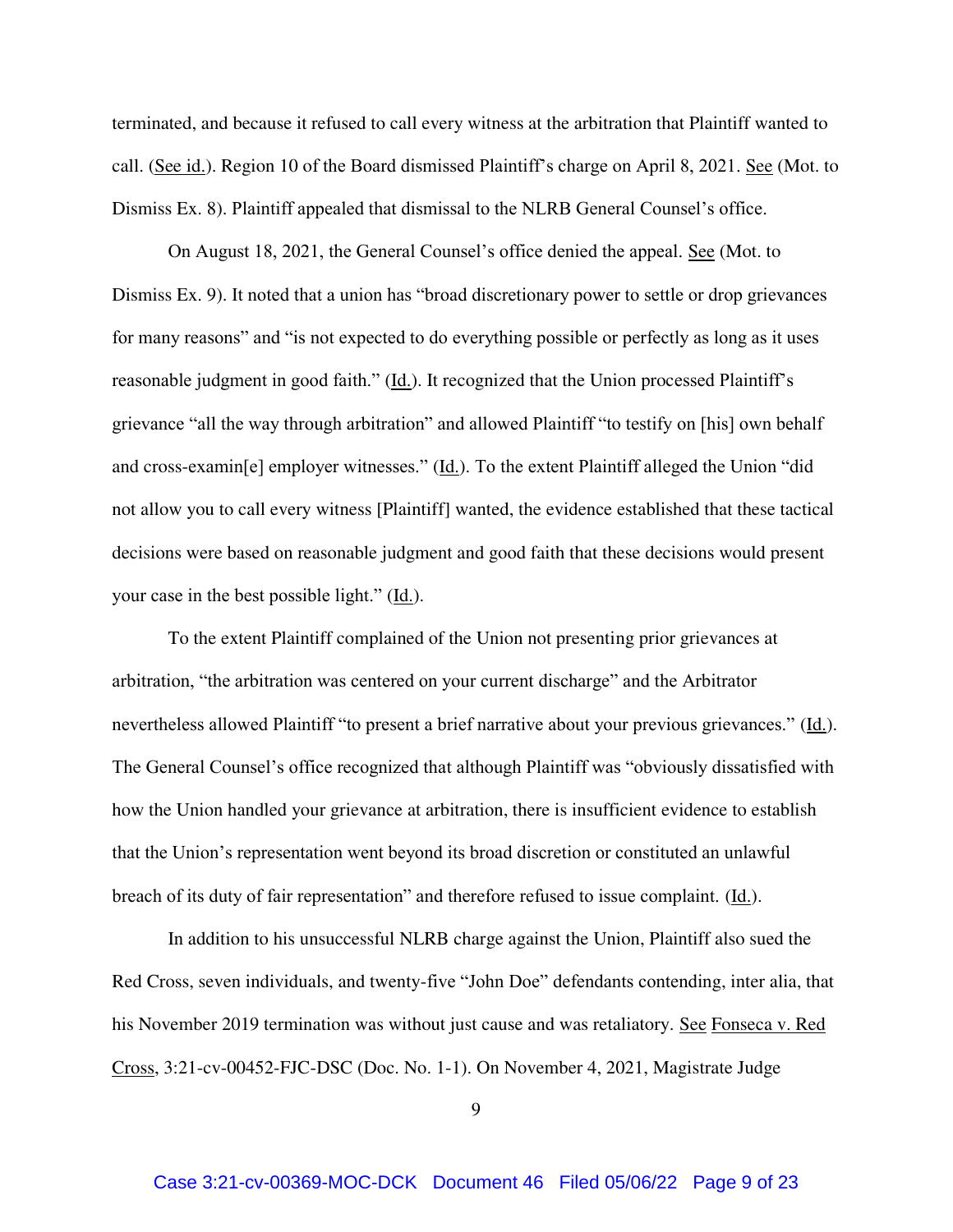Cayer recommended that Plaintiff's claims against the Red Cross be dismissed with prejudice. (Id., Doc. No. 13). Magistrate Judge Cayer additionally noted Plaintiff's history of bringing meritless lawsuits related to his employment at the Red Cross, and recommended this Court enter a pre-filing injunction against Plaintiff. (Id.).

# **II. STANDARD OF REVIEW**

In reviewing a motion to dismiss pursuant to Rule 12(b)(6) of the Federal Rules of Civil Procedure, the Court must accept as true all of the factual allegations in the Complaint and draw all reasonable inferences in the light most favorable to the plaintiff. See Bell Atl. Corp. v. Twombly, 550 U.S. 544, 555–56 (2007). However, to survive a Rule 12(b)(6) motion, "[f]actual allegations must be enough to raise a right to relief above the speculative level," with the complaint having "enough facts to state a claim to relief that is plausible on its face." Id. at 570. "[T]he tenet that a court must accept as true all of the allegations contained in a complaint is inapplicable to legal conclusions," and "[t]hreadbare recitals of the elements of a cause of action, supported by mere conclusory statements" are insufficient. Ashcroft v. Iqbal, 556 U.S. 662, 678 (2009) (citing Twombly, 550 U.S. at 555). A complaint may survive a motion to dismiss only if it "states a plausible claim for relief" that "permit[s] the court to infer more than the mere possibility of misconduct" based upon "its judicial experience and common sense." Id. at 679 (citations omitted). While the Court may construe Plaintiff's complaint liberally because he is a pro se plaintiff, the complaint must still allege "'facts sufficient to state all the elements of [his] claim'" to survive a motion to dismiss. Williams v. Wal-Mart Stores East, L.P., No. 5:18-CV-33- BO, 2018 WL 3341181, at \*2 (E.D.N.C. July 6, 2018) (quoting Bass v. E.I. DuPont de Nemours & Co., 324 F.3d 761, 765 (4th Cir. 2003)).

#### **III. DISCUSSION**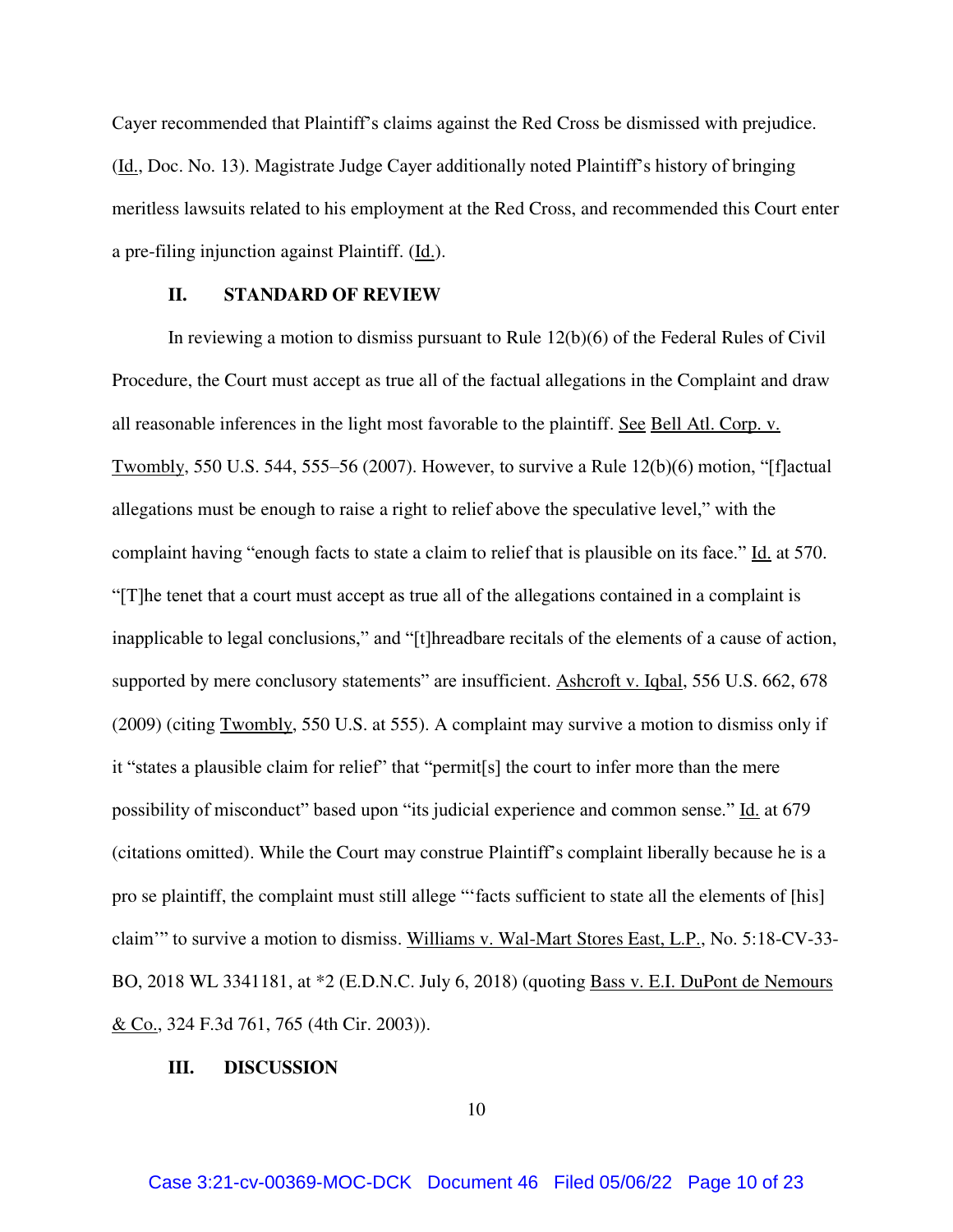#### **A. Court's Judicial Notes of Certain Matters of Public Record**

In considering a motion to dismiss, the Court may "take judicial notice of matters of public record," and may consider documents "attached to the motion so long as they are integral to the complaint and authentic." Philips v. Pitt Cnty. Mem'l Hosp., 572 F.3d 176, 180 (4th Cir. 2009). Defendant Teamsters Local Union 71 has attached several documents to its Motion to Dismiss, all of which can be appropriately considered by this Court. First, Defendant attaches the applicable Collective Bargaining Agreement. See (Mot. to Dismiss, Ex. 1 ("CBA")). This document was attached to Plaintiff's original Complaint and is referenced in and integral to Plaintiff's Amended Complaint. See, e.g., (Am. Compl.  $\P\P$  11, 25-26, n.1).

Second, Defendant attached several e-mails. See (Mot. to Dismiss, Ex. 2). These documents were attached to Plaintiff's original Complaint and are referenced in and integral to his amended Complaint. <u>See, e.g.,</u> (Am. Compl.  $\mathcal{Z}(4)$ ).

Third, Defendant attached the January 23, 2021 opinion and award of Arbitrator Joan Parker, sustaining Plaintiff's discharge. <u>See</u> (Mot. to Dismiss Ex. 3 ("Award")). This document is referenced in and integral to Plaintiff's Amended Complaint. (Am. Compl.  $\P$ ] 34–35, 78; see also Clark-Williams v. Loc. 689, Amalgamated Transit Union, 37 F. Supp. 3d 361, 365 (D.D.C. 2014) (relying on an arbitration decision attached to union's motion to dismiss a duty of fair representation charge).

Fourth, Defendant attaches two charges filed by Plaintiff with the National Labor Relations Board ("NLRB"), along with subsequent documents reflecting the NLRB's final resolution of those charges. See (Mot. to Dismiss, Exs. 4–9). These documents can be considered as matters of public record. See NLRB v. Sears, Roebuck & Co., 421 U.S. 132 (1975) (holding that NLRB documents constituting final opinions are public record); Mills v. Int'l Union of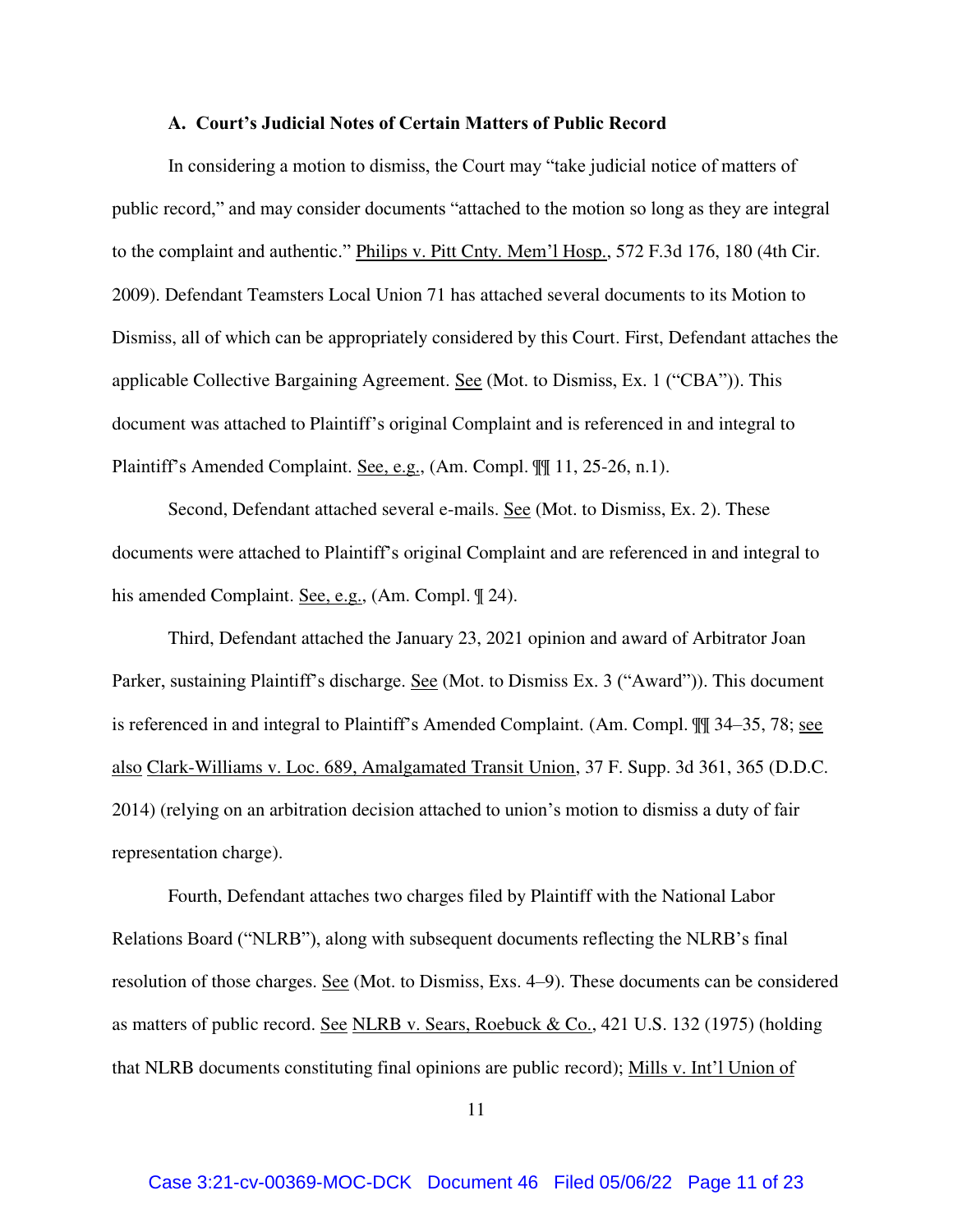Operating Engineers Loc. Union 66, 252 F. Supp. 2d 210, 214 (W.D. Pa. 2003) (holding that a "charge to the Regional Director of the NLRB, and the Regional Director's correspondence indicating that a formal complaint would not be filed are public records" that could be considered when resolving a motion to dismiss).

#### **B. Plaintiff's Claims against the Defendant Union**

Arbitration "is a major factor in achieving industrial peace, a vital force in establishing confidence and minimizing confusion at all levels of the labor-management relationship and a major constructive force in the collective bargaining process itself." Richmond, Fredericksburg & Potomac R. Co. v. Transp. Commc'ns Int'l Union, 973 F.2d 276, 278 (4th Cir. 1992) (internal quotations and alterations omitted). "The courts have long recognized that arbitration can succeed in achieving these goals only to the extent it is accorded finality by the judiciary." Id. "Thus, judicial review of an arbitration award is 'among the narrowest known to the law.'" Id. (quoting Union Pac. R.R. Co. v. Sheehan, 439 U.S. 89, 91 (1978)). "Every presumption is in favor of the validity of the award." Id. (quoting Burchell v. Marsh, 58 U.S. (17 How.) 344, 351, 15 L.Ed. 96 (1855)). "Convincing a federal court to vacate an arbitral award is a herculean task." Warfield v. Icon Advisers, Inc. et al., 26 F.4th 666 (4th Cir. 2022).

"The federal courts do not invade this domain on the complaint of an employee unless his union is 'grossly deficient' in its representation or 'recklessly disregards' the employee's rights." Amburgey v. Consol. Coal Co., 923 F.2d 27, 29 (4th Cir. 1991); accord Vaca v. Sipes, 386 U.S. 171, 190 (1967). "This is a very difficult standard to meet." <u>Bruce v. Local 333,</u> Int'l Longshoremen's Ass'n, AFL-CIO, 189 F. Supp. 2d 282, 288 (D. Md. 2002); see also Shufford v. Truck Drivers Local Union No. 355, 954 F. Supp. 1080, 1087 (D. Md. 1996) ("A plaintiff alleging a breach of the duty of fair representation faces a heavy burden…"). The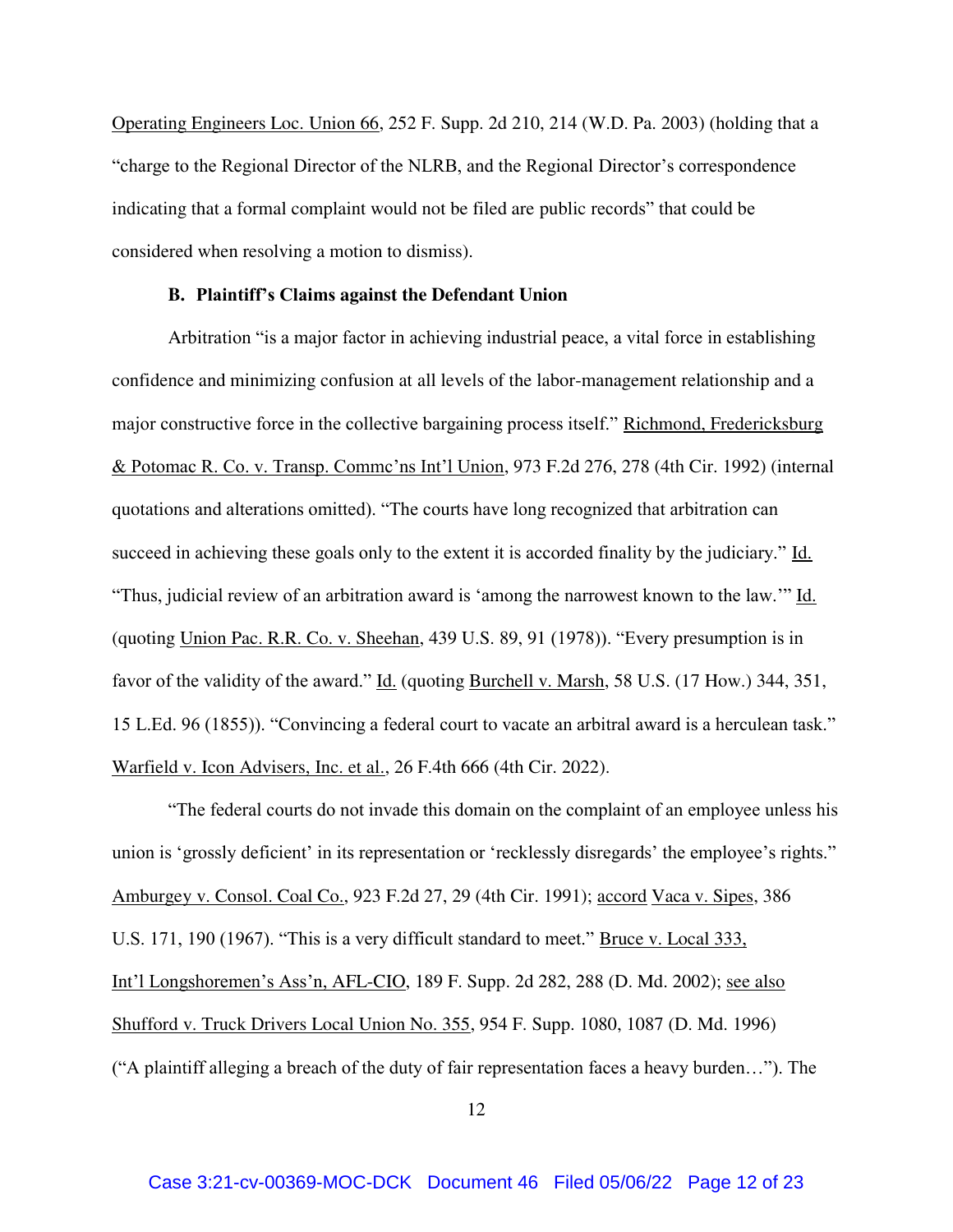judiciary's evaluation of a union's performance "must be highly deferential." Air Line Pilots Ass'n, Int'l v. O'Neill, 499 U.S. 65, 78 (1991).

# **i. Timelines of Plaintiff's Claims and Statute of Limitations Bar**

# **a. Plaintiff's Claims Are Barred by the Statute of Limitations.**

First, the Court finds that Plaintiffs' claims against the Union must be dismissed as untimely. Claims based on an alleged breach of the duty of fair representation have a six-month statute of limitations. 29 U.S.C. § 160(b). The limitations period "begins to run when an employee discovers, or in the exercise of reasonable diligence should have discovered, the acts constituting the alleged violation." Linville v. United Auto Workers of Am., Loc. 3399, 415 F. Supp. 2d 656, 661 (S.D.W. Va. 2006).

In amending his Complaint, Plaintiff adds an allegation stating "North Carolina statute of limitation of breach of contract is 3 yrs." (Am. Compl. ¶ 84). State statutes, however, play no role in determining the statute of limitations for fair representation claims. DelCostello v. Int'l Bhd. of Teamsters, 462 U.S. 151 (1983). Because Plaintiff did not file his claims within six months of when he knew or should have known of each breach, they must be dismissed.

#### **b. Plaintiffs' Claims Regarding the 2019 Grievances Are Untimely.**

Plaintiff again alleges the Union failed to properly process grievances from before his termination in 2019. He filed suit on July 26, 2021, approximately two years after the last alleged failure. These claims are therefore untimely.

Plaintiff asserts these claims are timely because "a fair representation claims not based on how a grievance is presented to an arbitrator is tolled while good-faith attempts are made to resolve that claim through the grievance procedure." (Am. Compl. ¶ 81). But even if this is the case, Plaintiff alleges that the Union did not process the 2019 grievances to arbitration. (Am.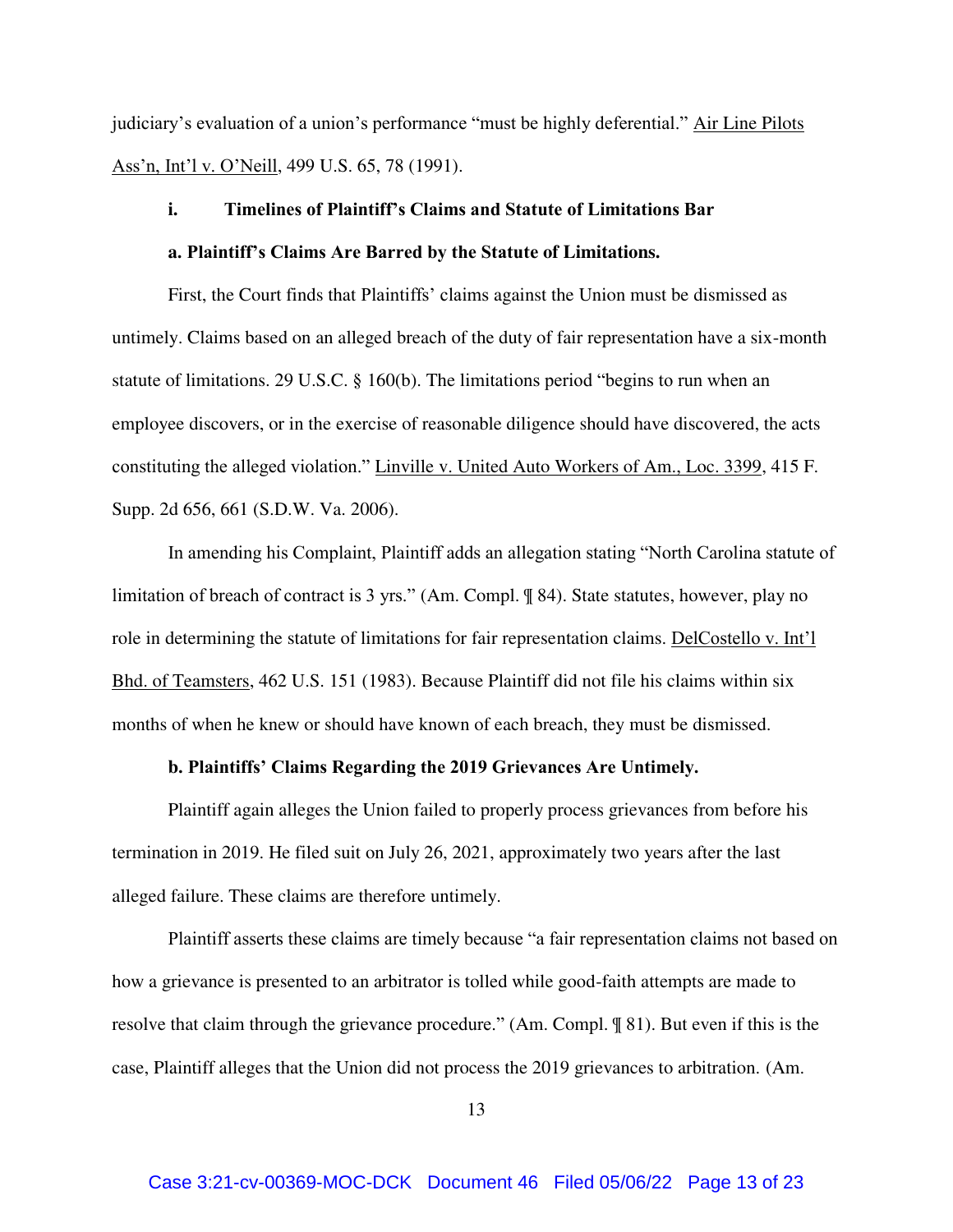Compl. ¶¶ 24, 29). Because Defendant stopped processing Plaintiff's pre-termination grievances in 2019, his fair representation claims based on those grievances' treatment cannot be tolled.

While Plaintiff again contends that Defendant "claim[ed] [the grievances] will be addressed . . . during the arbitration hearing based on previous BA Ernest Wrenn['s]" e-mails, Am. Compl. ¶ 76, the text of those e-mails demonstrate the Union simply declined to process the grievances further and considered the underlying discipline as being "under protest." See (Mot. to Dismiss, Ex. 2). Nothing about the 2019 e-mails suggest the Union would ever take Plaintiff's grievances to arbitration; as Plaintiff alleges, they instead show the Union was not pursuing them any further in the grievance process.

Moreover, consistent with those e-mails, the 2019 grievances were "addressed" at the arbitration which included not just discussion of the misconduct that ultimately resulted in termination, but also Plaintiff's disciplinary history. Plaintiff was permitted to testify about issues concerning his pre-termination grievances "even if they had not been challenged or processed through the grievance and arbitration procedure."<sup>3</sup> (Award p. 17 n.12). Regardless, even if Plaintiff was confused about the significance of the decision not to further pursue his 2019 grievances, that would not change the fact that he was aware of that decision in 2019. See Ryder v. Philip Morris, Inc., 946 F. Supp. 422, 429 (E.D. Va. 1996) (employee's "failure to appreciate the significance" of the Union's decision not to further pursue a grievance "does not change the date of the Union's alleged breach").

Plaintiff's Amended Complaint includes additional allegations making it even clearer that these claims are untimely. Plaintiff now alleges he "was made aware of the refusal to address the

 $\overline{a}$ 

<sup>&</sup>lt;sup>3</sup> The Arbitrator considered Plaintiff's narrative and determined that his arguments did not change the opinion and award. See (Award, p. 24 n.14).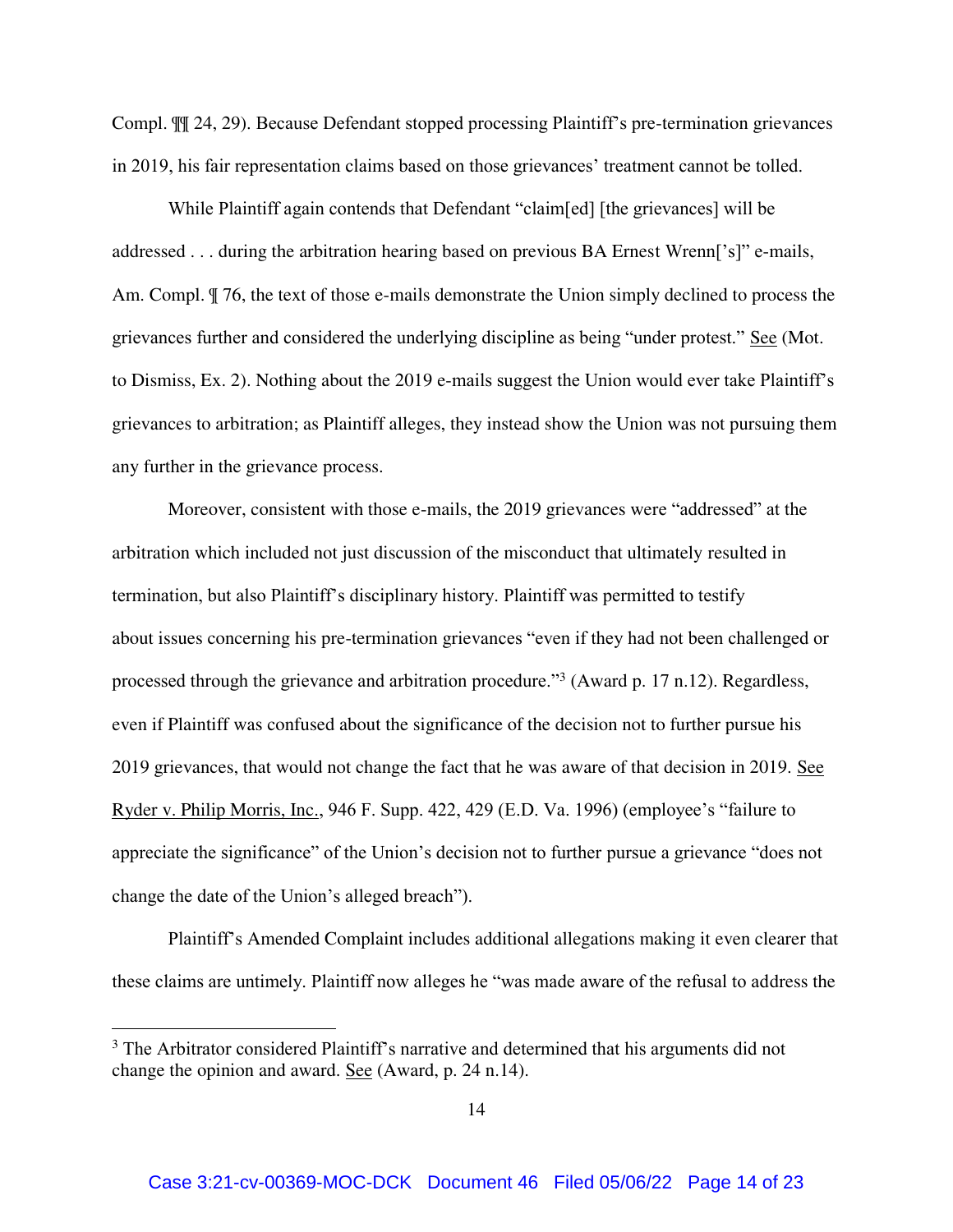grievances during the arbitration hearing." (Am. Compl. ¶ 80). Even if Plaintiff's confusion could toll the statute of limitations, he concedes he was disabused of that confusion sometime during the hearing, which occurred "from August 12, 2020, to September 16, 2020." (Id. ¶ 31). Because he filed his original complaint more than ten months after the last date of the hearing, all claims related to these grievances are time barred.

#### **c. Plaintiff's Claim Regarding the 2020 Arbitration Is Untimely.**

Plaintiff's claim regarding the Union's failure to call certain witnesses at the 2020 arbitration is also untimely. Plaintiff "participated in" the arbitration "from August 12, 2020, to September 16, 2020." (Am. Comp  $\parallel$  31). He was therefore aware that the Union "refused to call" Mr. Wrenn and the other three witnesses by September 2020. Because he did not file suit within six months, this claim is also untimely.

In his Amended Complaint, Plaintiff again claims that "a fair representation claim based on how a grievance is presented to an arbitrator accrues when the employee learns of the arbitrator's decision." (Am. Compl. ¶ 81). This is in apparent references to cases such as Galindo v. Stoody Co., 793 F.2d 1502, 1509 (9th Cir. 1986), which apply such a rule when an employee "seeks to overturn an unfavorable arbitration award on the ground that the union committed errors in the arbitration proceeding.]" Id. However, the logic behind these cases turns on the fact that the employee is seeking to overturn the arbitration award. Here, Plaintiff still does not allege that Arbitrator Parker would have reached a different result had the Union chosen to call the witnesses he describes, and he does not ask this Court to set aside the arbitration award. Because Plaintiff does not seek to overturn the arbitration award, his claim accrued when he learned of the purported misconduct – not when the arbitration award issued. It is therefore untimely.

### **ii. Plaintiff's Failure to State A Claim for Breach of the Duty of Fair**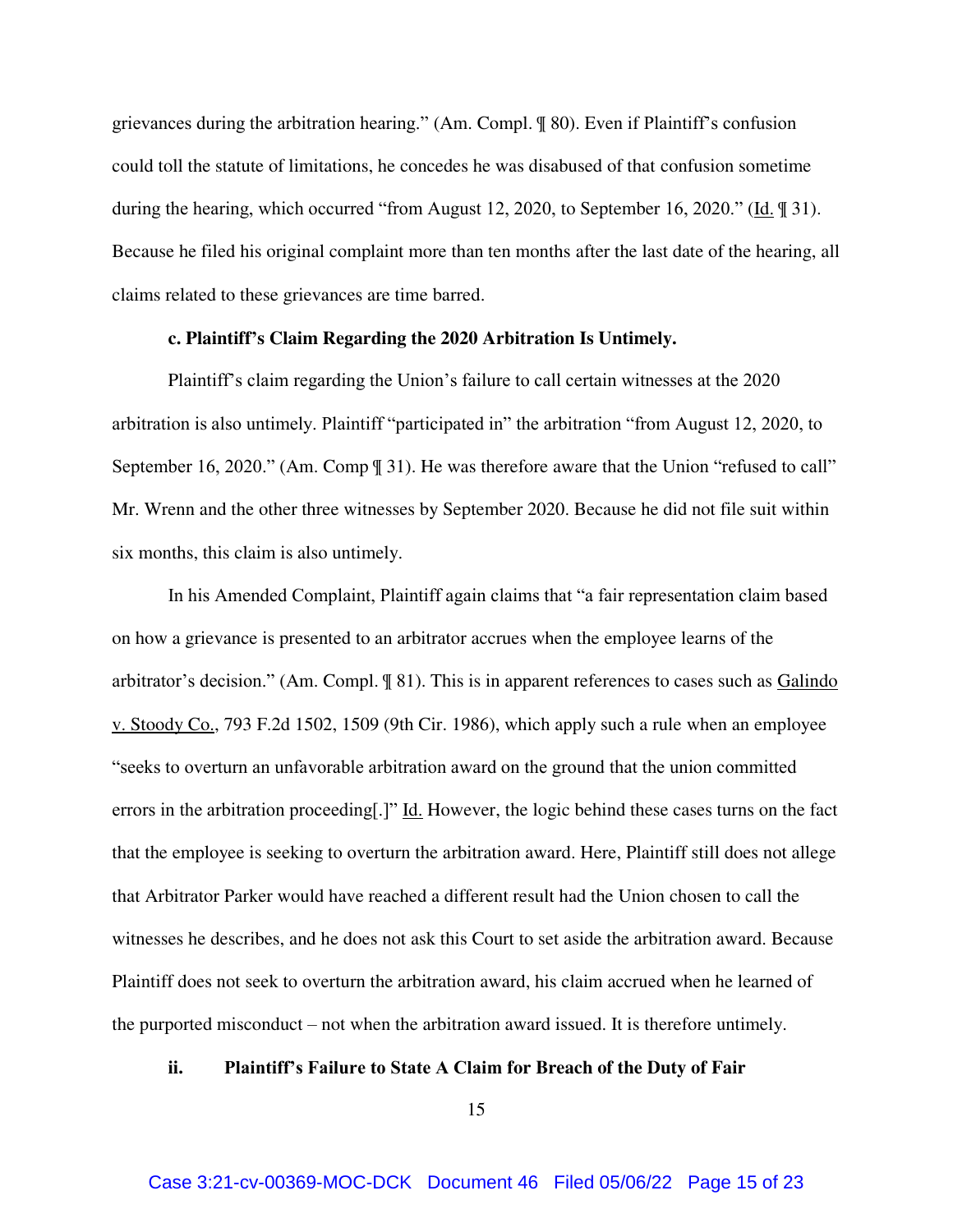#### **Representation**

Even if Plaintiff's claims were timely, they would still be subject to dismissal because he does not plausibly allege the Union breached its duty of fair representation. "[E]vidence required to establish ineffective representation 'goes considerably beyond the requirements of a malpractice suit.'" Shufford, 954 F. Supp. at 1092 (quoting Garcia v. Zenith Elecs. Corp., 58 F.3d 1171, 1176 (7th Cir. 1995)). "[T]he union's conduct must be 'grossly deficient' or in reckless disregard of the member's rights." Ash v. United Parcel Serv., Inc., 800 F.2d 409, 411 (4th Cir. 1986). "Simple negligence, ineffectiveness, or poor judgment is insufficient to establish a breach of the union's duty." Smith v. Loc. 7898, United Steelworkers of Am., 834 F.2d 93, 96 (4th Cir. 1987). "[A] union's exercise of its judgment need not appear as wise in the glaring light of hindsight, and a violation of the duty of fair representation is not made out by proof that the union made a mistake in judgment." Id.

**a. Plaintiff Does Not Allege Facts Plausibly Suggesting the Union Breached Its Duty of Fair Representation in Failing to Process the 2019 Grievances.** 

In addition to Plaintiff's claims being untimely, Plaintiff's allegations do not plausibly suggest the Union breached its duty of fair representation when it elected not to further pursue three grievances in 2019. There are no factual allegations about the substance of the grievances, no factual allegations suggesting they were meritorious, and no factual allegations suggesting there was any reason to pursue them further. Although Plaintiff has added allegations stating that the disciplinary actions were "frivolous" and the Union "would have prevailed" had they pursue him further, Am. Compl  $\P$  10, 30, these conclusory allegations are not entitled to deference on a motion to dismiss. This deficiency is alone sufficient to dismiss his claims. See, e.g., Forkin v. Loc. 804 Union (IBT), 394 F. Supp. 3d 287, 301 (E.D.N.Y. 2019) (dismissing a fair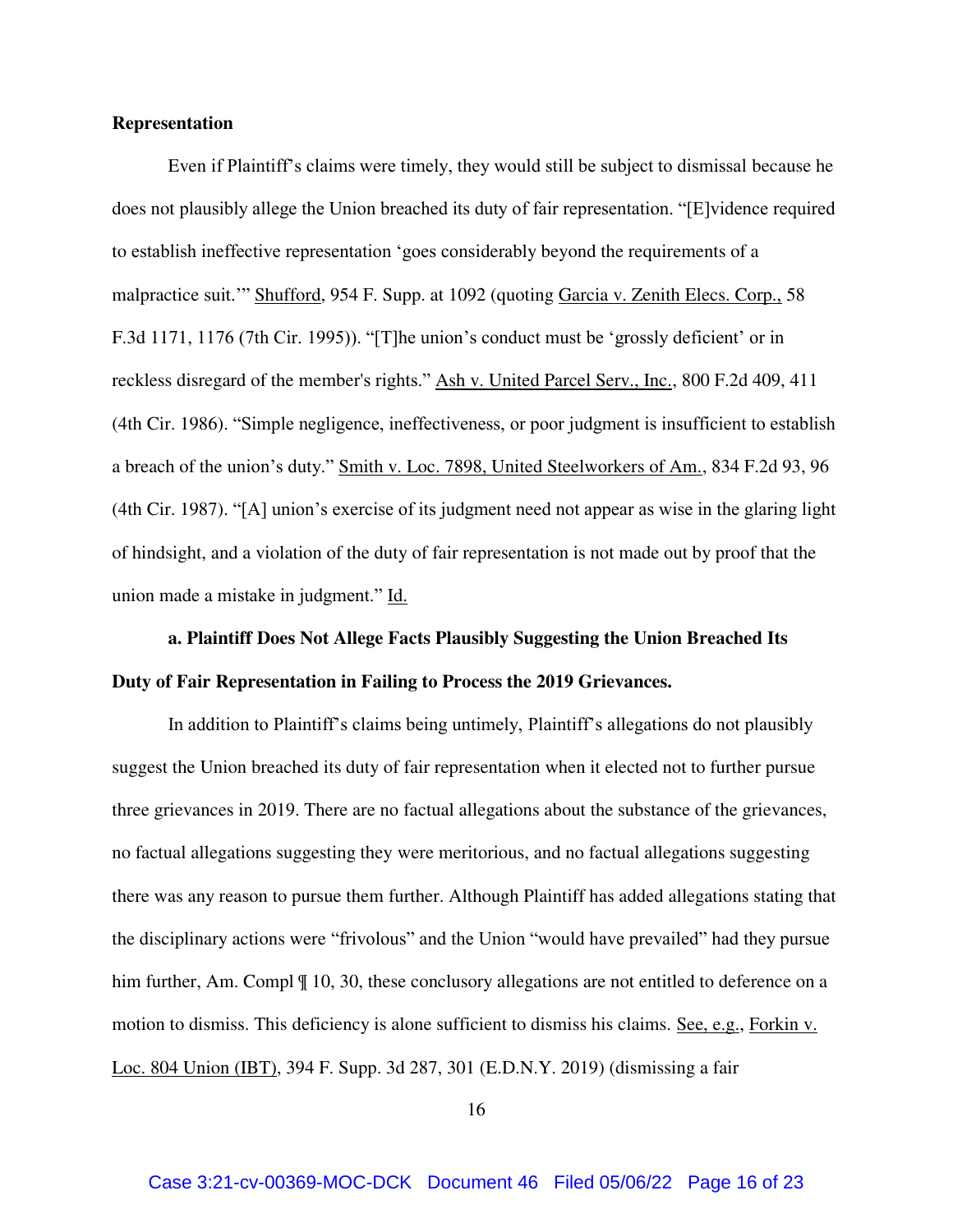representation claim where the plaintiff did not "provide any factual allegations as to the . . . CBA violations," nor any "factual allegations to support an inference that the grievances [the Union] failed to file were meritorious").

This is especially true given that the Union pursued the grievance over Plaintiff's second final written warning all the way to a hearing before the Piedmont Grievance Committee, which unanimously sided with the Employer. (Award p. 7 n.7). This was the furthest the Union could have appealed this issue. (CBA pp. 9–10). Any allegations regarding purported "perfunctory" or "discriminatory" treatment of Plaintiff are refuted by the fact that the Union pursued both Plaintiff's second final written warning and termination as far as they could take it.

Moreover, even if the earlier 2019 grievances did have merit, there are no allegations suggesting the Union's decision not to pursue them was so grossly deficient as to constitute a breach of the duty of fair representation. "A union is its members' representative, not their puppet, and its duty of fair representation is not a servitude to their individual whims." Amburgey v. Consol. Coal Co., 923 F.2d 27, 30 (4th Cir. 1991). Arbitrator Parker's award demonstrates that Plaintiff was being disciplined on an almost monthly basis. The Union has the obligation to represent all of its members – not just Plaintiff. It was not obligated expend the significant resources required to send every single one of his disciplinary infractions to hearing, even had there been an arguable basis for contesting those infractions.

# **b. Plaintiff Does Not Plausibly Allege the Union Breached Its Duty of Fair Representation at the 2020 Arbitration.**

Plaintiff's Complaint also fails to plausibly allege that the Union breached its duty of fair representation when it failed to call certain witnesses at the 2020 arbitration. As with any judicial proceeding, a union is not obligated to call the entire universe of witnesses who may have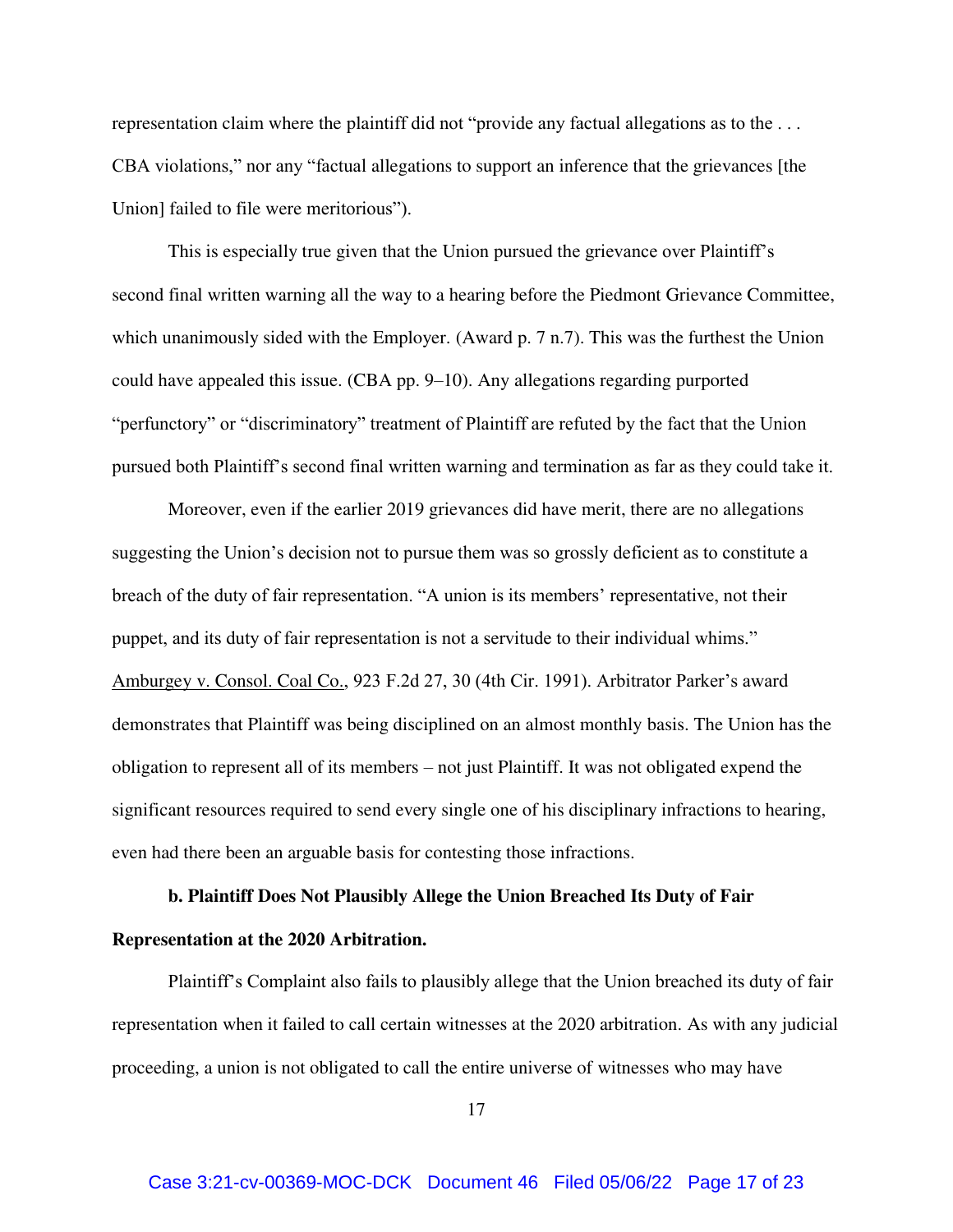favorable testimony. As a result, a union's failure to call a favorable witness "alone [is] not of sufficient magnitude to justify inquiry into the merits of an arbitral award[.]" Hardee v. N. Carolina Allstate Servs., Inc., 537 F.2d 1255, 1258 (4th Cir. 1976); accord Blow v. Philip Morris U.S.A., No. CIV. 3:03-CV-201, 2003 WL 23961850, at \*4 (E.D. Va. Oct. 8, 2003), aff'd, 95 F. App'x 35 (4th Cir. 2004) ("Failure to call a witness or to cross-examine another is not a breach of the duty."). Instead, a union can violate the duty of fair representation when its reason for failing to call a witness was "grossly deficient or in reckless disregard of the member's rights." Ash, 800 F.2d at 411. The inquiry therefore focuses not on what a witness could have testified about, but why the union declined to call them.

Here, the Amended Complaint includes a few additional allegations regarding what four purported witnesses would have testified about, had they been called. But it is silent about why the Union failed to call these witnesses. Plaintiff certainly raises no allegations suggesting the decision not to call these witnesses was "grossly deficient or in reckless disregard" of Plaintiff's rights. It therefore does not state a claim for relief. See Johnson v. Joseph Schlitz Brewing Co., 581 F. Supp. 338, 344 (M.D.N.C. 1984), aff'd, 765 F.2d 138 (4th Cir. 1985) (finding that a union did not violate its duty of fair representation despite not calling "some of the witnesses that Plaintiff had requested" even though "plaintiff claims that [one witness's] testimony would have been determinative").

Moreover, any inference that the Union's performance was "grossly deficient" is belied by Plaintiff's other allegations. Plaintiff's hearing lasted for five days, an extraordinary length for a discharge arbitration. Cf. Johnson, 581 F. Supp. at 344 (finding no breach even though the grievant was only allowed thirty minutes to testify at arbitration). Plaintiff was permitted to provide testimony to the Arbitrator regarding his full employment history. After representing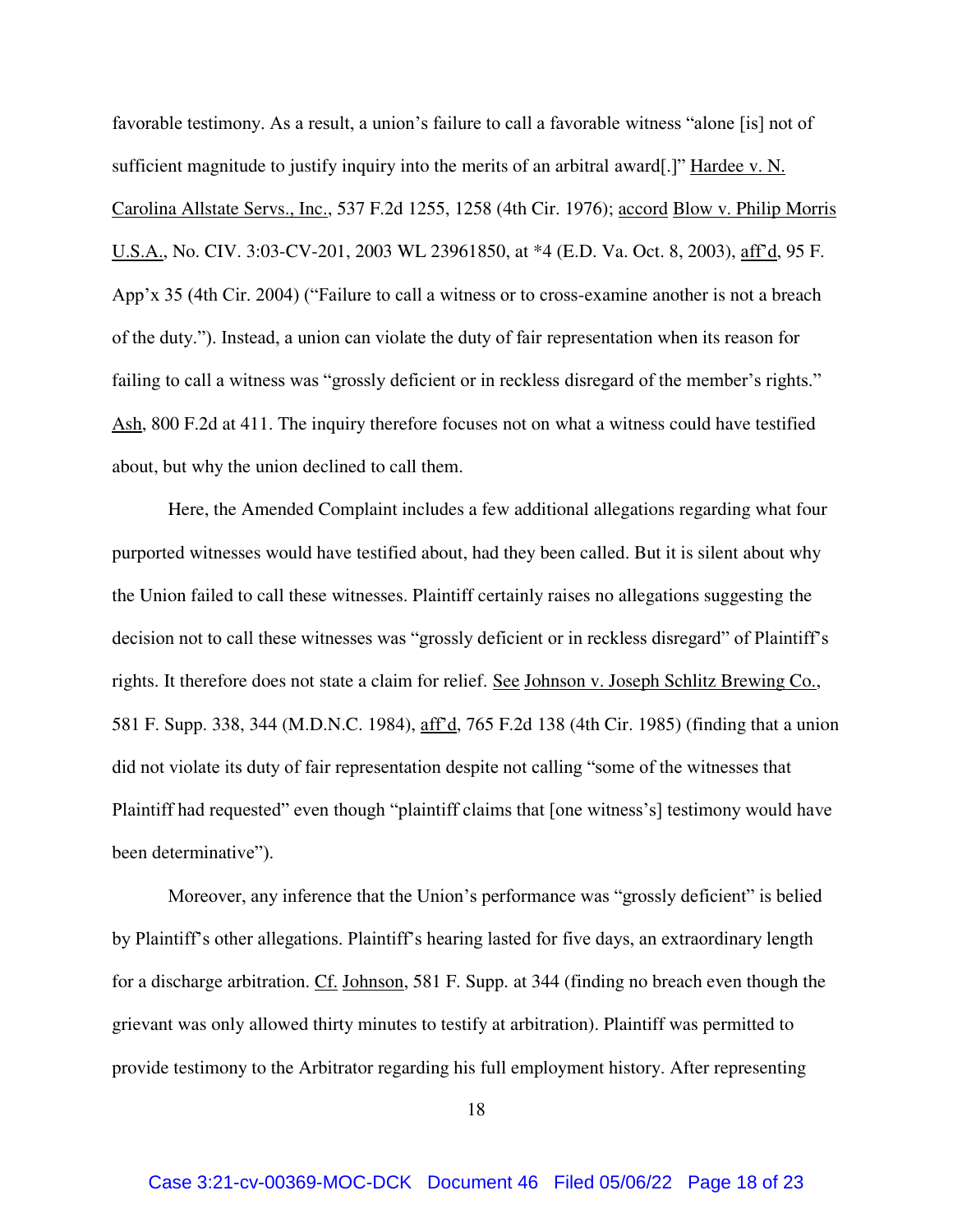him at the hearing, the Union submitted a post-hearing brief raising numerous arguments advocating for his reinstatement. See Ash, 800 F.2d at 411 (finding no breach where the union "presented a coherent argument against discharge"). Viewed in their totality, Plaintiff's allegations belie any suggestion that the Union's representation was "grossly deficient."

### **c. Plaintiff Does Not Plausibly Allege Any Harm Arising from Any Breach.**

To prove a violation of the duty of fair representation, a plaintiff must establish "both 1) that the union breached its duty of fair representation and 2) that his employer violated the collective bargaining agreement." Thompson v. Aluminum Co. of Am., 276 F.3d 651, 656 (4th Cir. 2002). When the Union pursues a grievance to arbitration, prejudice exists only if the Plaintiff establishes "substantial reason to believe that a union breach of duty contributed to the erroneous outcome of the contractual proceedings." Hines v. Anchor Motor Freight, Inc., 424 U.S. 554, 568 (1976).

# **i. Plaintiff's Allegations Do Not Plausibly Suggest He Was Prejudiced by Defendant's Failure to Process His 2019 Grievances.**

Plaintiff cannot show he was prejudiced by the Union's treatment of his 2019 grievances. As discussed above, Plaintiff's Complaint includes no allegations regarding the misconduct underlying his 2019 grievances, no allegations explaining why he believes the charges were "frivolous," and no factual allegations suggesting that the Union would have been able to secure a different result had they pursued the grievances further into the grievance process. Even if the Union somehow breached its duty of fair representation in its handling of these claims, Plaintiff has not shown he suffered any prejudice as a result; thus, they must be dismissed.

Plaintiff separately cannot show prejudice because the Arbitrator accepted testimony regarding his full disciplinary history, considered his arguments regarding the 2019 grievances,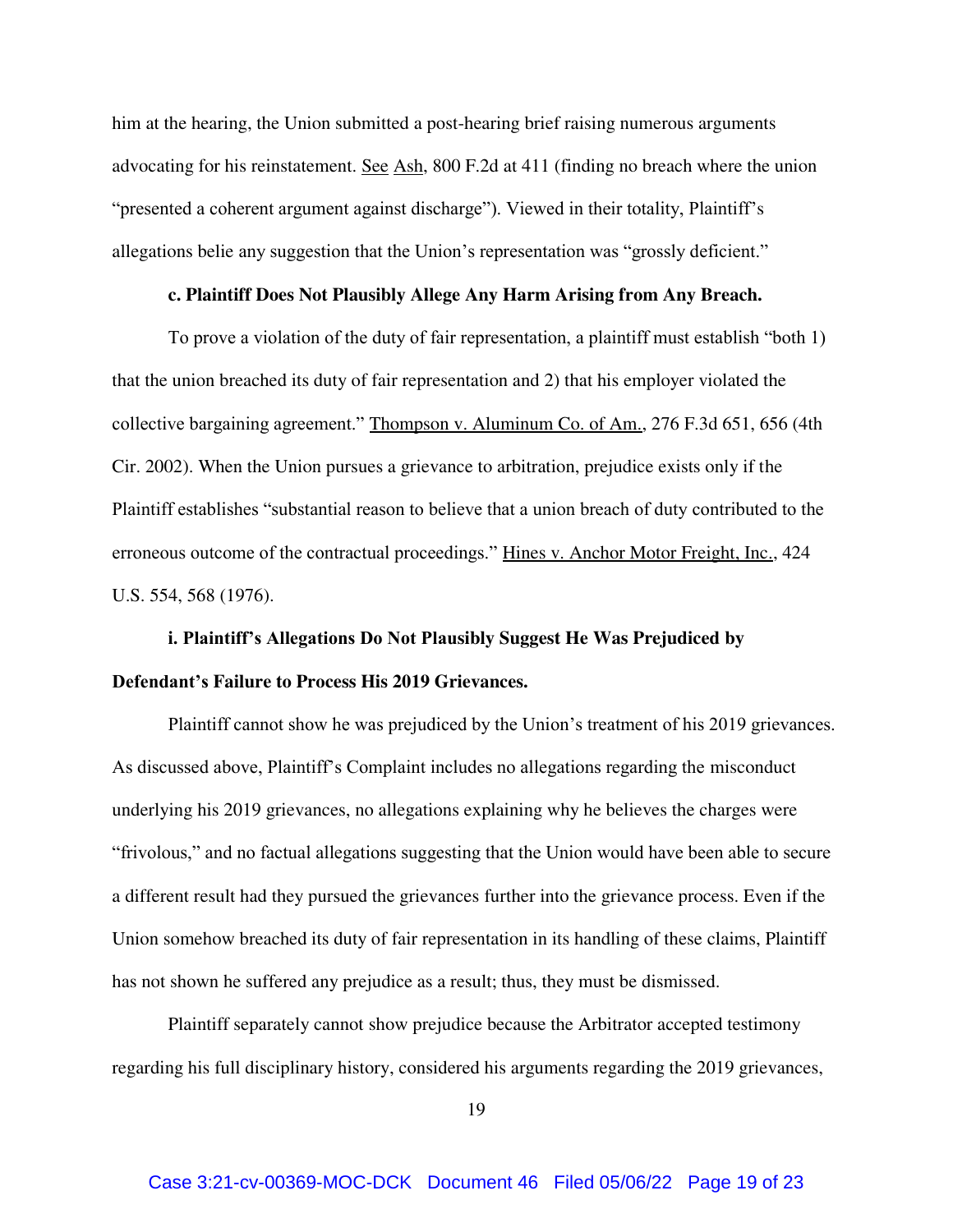but concluded his arguments did not change her resulting opinion. See (Award, p. 24 n. 14). Even if his Amended Complaint was timely, and even if the Union breached its duty of fair representation in failing to further process some of his 2019 grievances, Plaintiff does not and cannot plausibly allege that he suffered any injury as a result.

# **ii. Plaintiff's Allegations Do Not Plausibly Suggest He Was Prejudiced by Defendant's Failure to Call Witnesses at Arbitration.**

Plaintiff's Amended Complaint also does not plausibly suggest the Arbitrator would have reached a different result if not for the Union's failure to call witnesses. While Plaintiff's Amended Complaint includes a summary of the purported testimony of four uncalled witnesses, it fails to include even a conclusory allegation that the failure to call these witnesses affected the outcome of the proceeding. Plaintiff had the opportunity to raise all of his arguments to the Arbitrator. She rejected them arguments not for lack of evidence, but because they were not persuasive.

First, Plaintiff again alleges the Defendants failed to call Defendant Wrenn, who allegedly would have testified that ARC "agreed to address grievances at the next disciplinary action." (Am. Compl. ¶¶ 16, 33). This is nothing more than an attempt to relitigate the propriety of the Union's 2019 decision not to further pursue the 2019 grievances, and it is rejected for the reasons stated above. The Arbitrator considered Plaintiff's arguments about the pretermination disciplinary actions and concluded that they did not affect her decision. (Award p. 24 n.14).

Second, Plaintiff alleges the Union failed to call an investigator who "would have confirm that termination was not in proper only counseling for leaving equipment and that after discussion with Collection Manager, they both agreed this is the best course of action." (Am.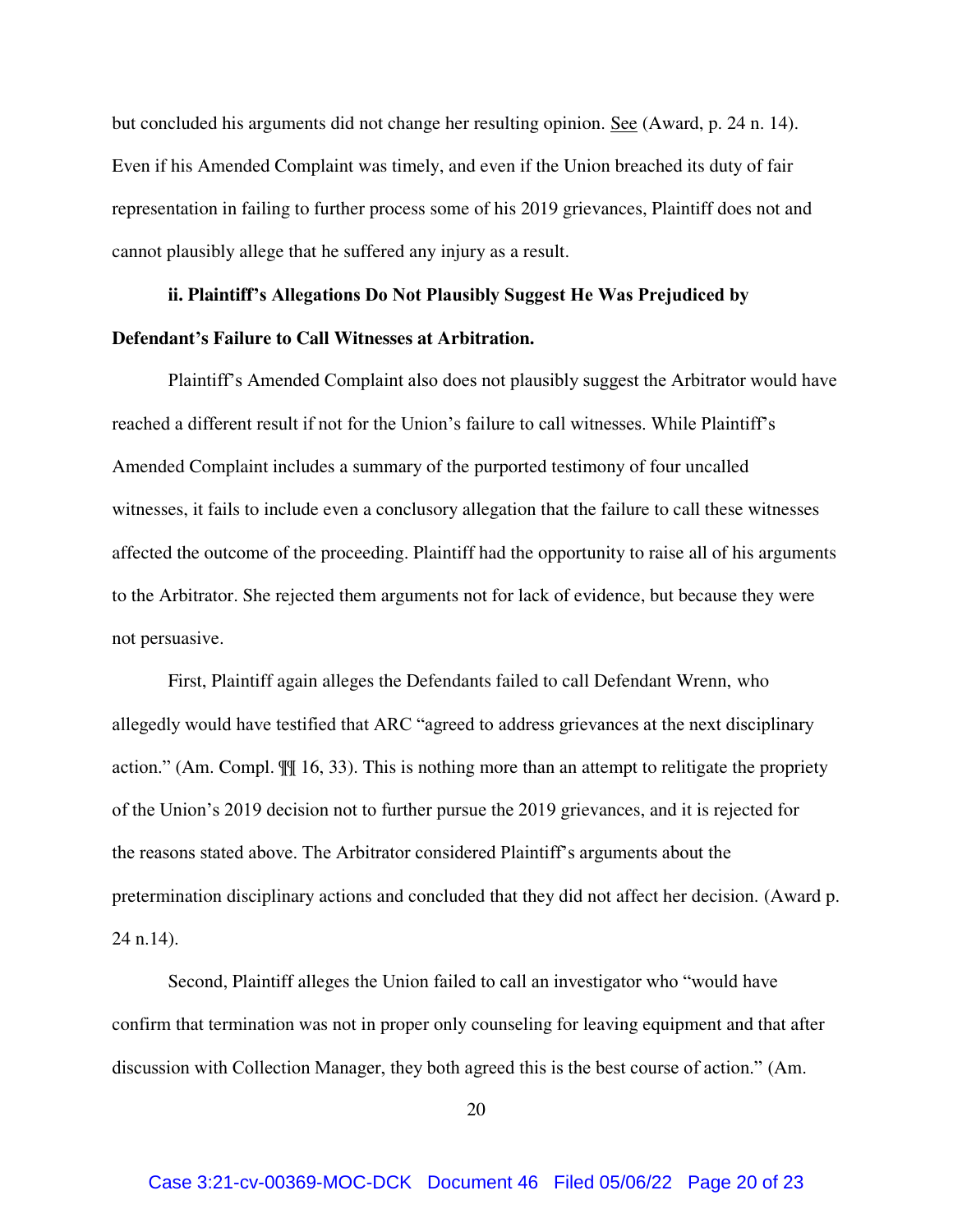Compl. ¶ 73, fn. 5). Arbitrator Parker rejected this argument. Although she found that one of the Red Cross's investigators had "recommended counseling for Grievant," Award p. 9, she ultimately rejected "[t]he Union's argument that the Employer was somehow bound by [the] recommendation," and upheld the termination.  $(\underline{Id}$ , p. 14). It is not plausible that additional, cumulative testimony about the recommendation would have somehow convinced the Arbitrator it was dispositive.

Third, Plaintiff alleges the Union failed to call "another employee" who "would have confirmed that they did not receive discipline for leaving equipment behind resulting in 90 plus minutes delay of the blood drive[.]" (Compl. ¶ 73 fn. 5). But Arbitrator Parker recognized that the Union urged that other employees were not terminated for comparable misconduct; she nevertheless upheld Plaintiff's discharge because those workers had different disciplinary histories. (Award, pp. 30–31). The Complaint does not contend that the unnamed witness had a comparable disciplinary record as Plaintiff; it therefore does not suggest that additional, cumulative evidence regarding disparate treatment would have convinced the Arbitrator that Plaintiff deserved a seventh chance before being fired.

Finally, Plaintiff alleges that the "sponsor of the blood drive would have confirmed that Plaintiff was not at fault for loss of donors." (Compl. ¶ 73 fn. 5). But Plaintiff was not terminated just because his misconduct led to a loss of donors. Arbitrator Parker did not uphold his termination because his misconduct led to a loss of donors. The allegations therefore do not plausibly suggest that additional evidence on this point would have been seen as relevant, let alone dispositive.

Arbitrator Parker took evidence for five days. Plaintiff was permitted to testify about his full employment history, and he ithen independently submitted his own evidence and argument.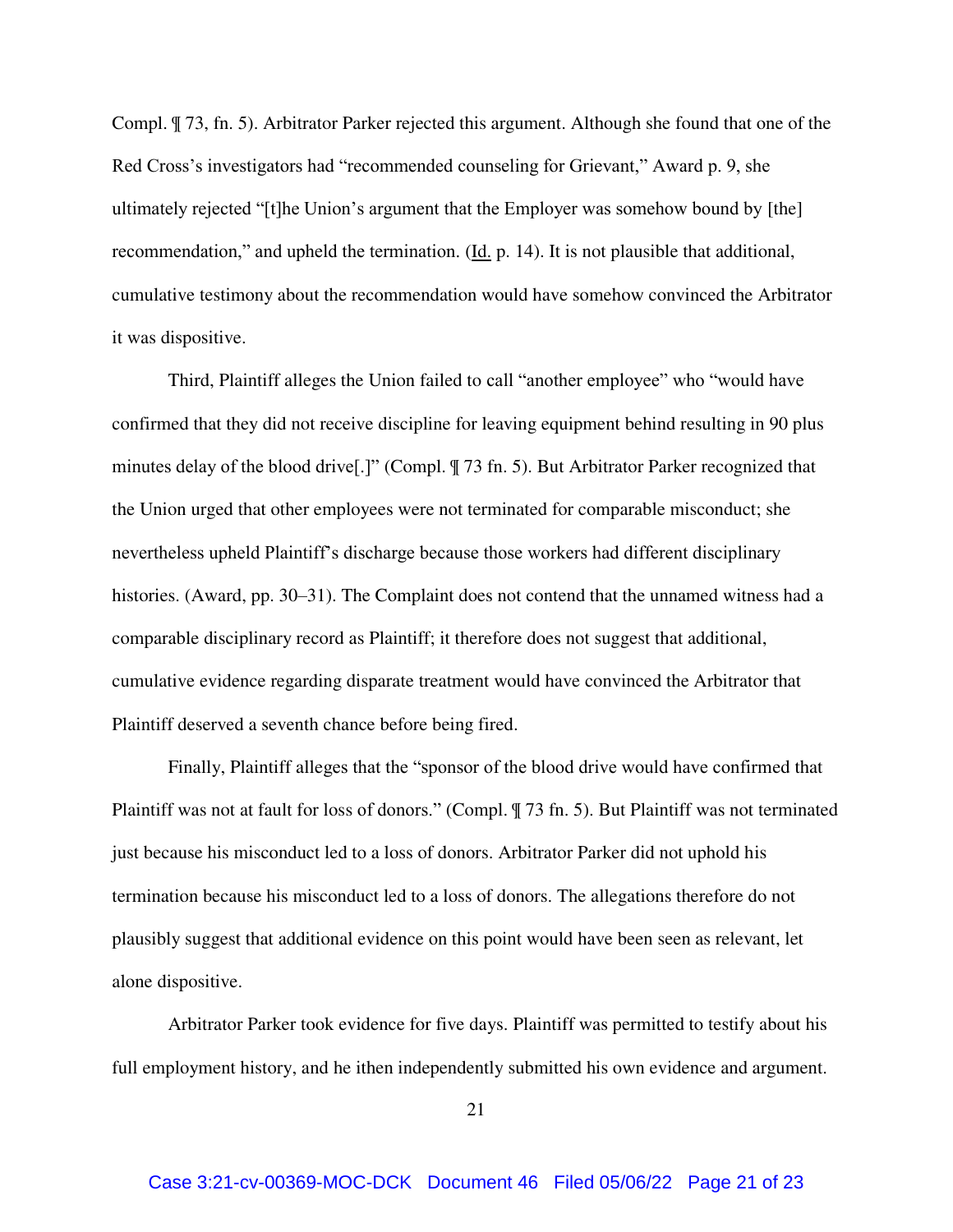Arbitrator nevertheless found that the Red Cross had just cause for his termination, rejecting both the Union and Plaintiff's arguments to the contrary. Plaintiff's allegations do not plausibly suggest a "substantial reason to believe" even more evidence on points she already addressed would have resulted in a different outcome. Hines, 424 U.S. at 568. Even if Plaintiff's Amended Complaint were timely, and even if his allegations established a breach of the duty of fair representation, Plaintiff has not alleged and cannot plausibly allege facts that suggest any resulting prejudice.

#### **C. Plaintiff's Claims Against Defendant Wrenn**

As to Defendant Wrenn, Plaintiff alleges that Wrenn breached the duty of fair representation by allegedly failing to process grievances for events occurring before his termination. It is well-settled law that union officers are not individually liable to third parties for acts performed as representatives of the union. See Atkinson v. Sinclair Refining Co., 370 U.S. 238 (1962) (dismissing suit against individual union officers for allegedly breaching an agreement); see also Complete Auto Transit, Inc. v. Reis, 452 U.S. 401 (1981) (individual union official not liable for violation of the collective bargaining agreement even when that official's conduct was unauthorized by the union); Morris v. Loc. 819, Int'l Bhd. of Teamsters, 954 F. Supp. 573, 580 (E.D.N.Y. 1997), aff'd, 169 F.3d 782 (2d Cir. 1999) (dismissing duty of fair representation claim against union officers). Thus, Plaintiff's claims against Wrenn are legally insufficient and must be dismissed.

#### **IV. CONCLUSION**

For the reasons stated herein, Defendants' motion to dismiss is granted.

#### **IT IS, THEREFORE, ORDERED** that: